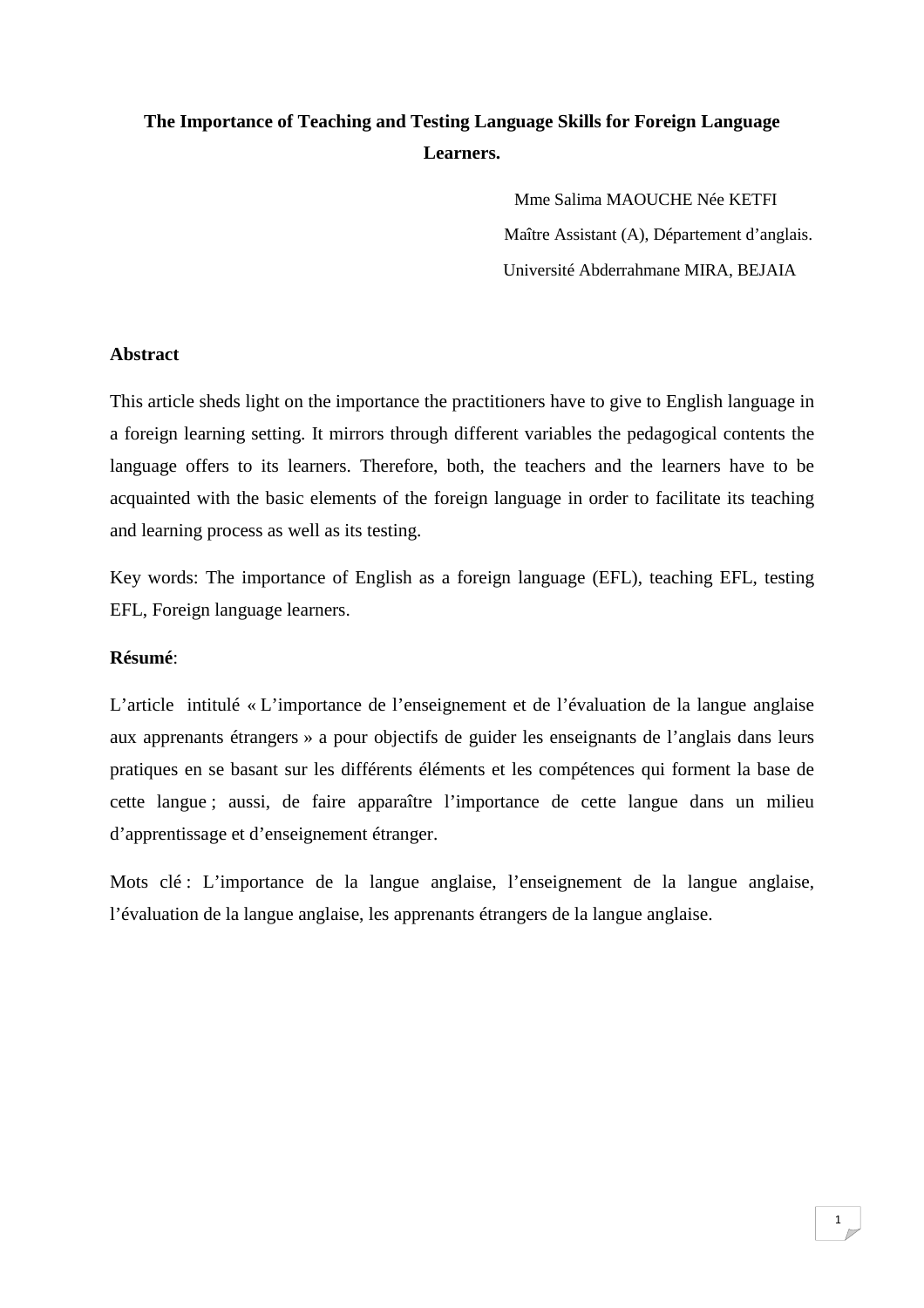### **I- 1- Introduction**

Interestingly, the importance of foreign language skills, as part of core class requirements, is reflected through studies success, a career securing, and in life enrichment altogether as the most valuable skills to develop in today's society. These objectives may force the language learners to think about the structure and the role of the language. Indeed, there is no doubt about it; teaching foreign language skills will not only open the learners' and the teachers' eyes but syllabus designers' and researchers' to new sights, to opportunities and experiences, and thus to endless possibilities to learn, understand, and practice the language as well. Furthermore, and in order to validate an effective and reliable language teaching and learning, there should be set of principles based on assessing this objective achievement. Assessing the amount and extent of language teaching comes through testing. Of course, we do not only test to measure degrees of acquisition but also test to analyze, reflect on, review, and make decisions about the what, the who, the when, the where, and the how to test. These abilities are, according to us, the core grounding to pave the soundest way to effective teaching and testing language skills, and therefore, reinforce and cement the teaching/learning and testing process practices. According to the aforementioned statements, it is necessary to outlook the fields of teaching and testing the language skills. These are the main points we are working around to develop and investigate through the related literature background.

## **I- 2- Studies in Testing the Language skills**.

 According to H. D. Brown, 2003, informing one's thinking about tests and assessments should be first of all based on understanding what reliability and especially validity of assessments are. He also provides fundamental principles for evaluating and designing procedures for classroom-based assessments. He delves into the purposes, the design, validity, and utility of standardized tests and assessments of a student's language proficiency. We therefore utterly share this position because, according to the field of the investigative literature we have been able to collect, we have thus found that there are four main criteria by which language tests have traditionally been evaluated. These are: validity, reliability, practicality, and positive wash back. In maintaining these criteria, we are tracing the objectives for which the language learners are tested, and most importantly the role of testing these learners in adjusting and evolving the language teaching and learning process as well as reinforcing the learners' language skills. For these purposes, Gulikson, 2003, (cited in Barbara Law, et all. 2007:14) says: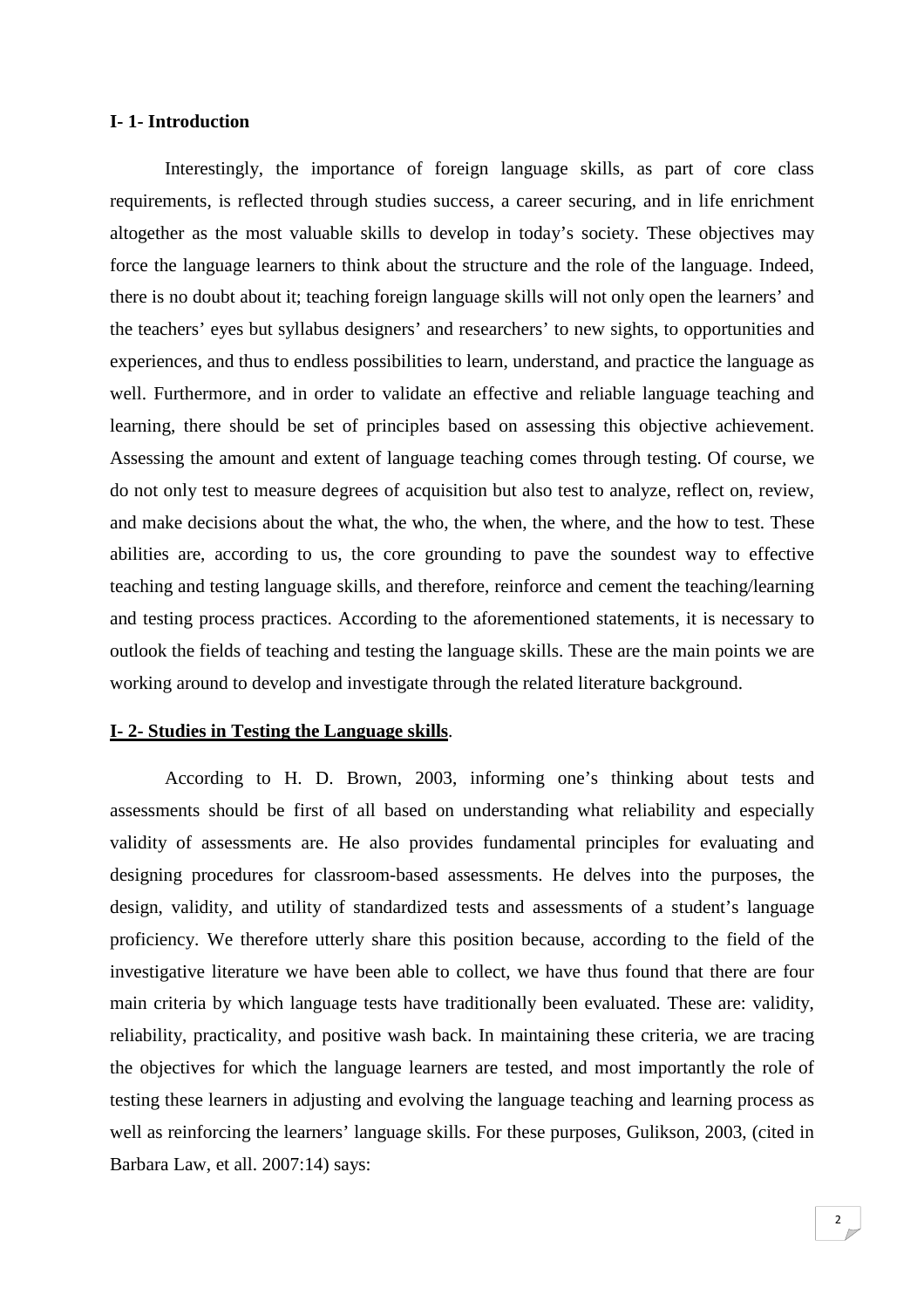*Evaluation of students is central to student learning in every school and classroom. Without evaluation, we do not know if learning has taken place, nor can we plan for future learning opportunities. Evaluation results and findings that are incorrect or unsound, or evaluation conclusions that are meaningless or unjustified are likely to be detrimental to a student's progress and future development.* 

Based on this philosophy, we are likely to set practical analysis of language testing theory and access to meaningful explanations on learning about language testing. Accordingly, we therefore refer to procedures through which we can establish reliable and valid educational testing meant to provide answers to questions like;

- Whether we have set of testing standards;
- What procedures we are likely to follow to estimate test reliability;
- What procedures we are likely to follow to ensure test validity;
- What we are looking when for when testing, and
- Whether the testing process is effective, and mainly what outcomes this process is likely to provide.

Moreover, there should also be an exploration of key concepts related to language testing and through which we can highlight tests appropriateness and draw a clear distinction on their appropriateness. These key concepts are as follows:

- Whether the tests provide us with the data we need to gain insights about the students we serve;
- In designing a test, first, we have to decide which skills, processes, or knowledge we want to assess;
- We need to figure out how to go about measuring these traits;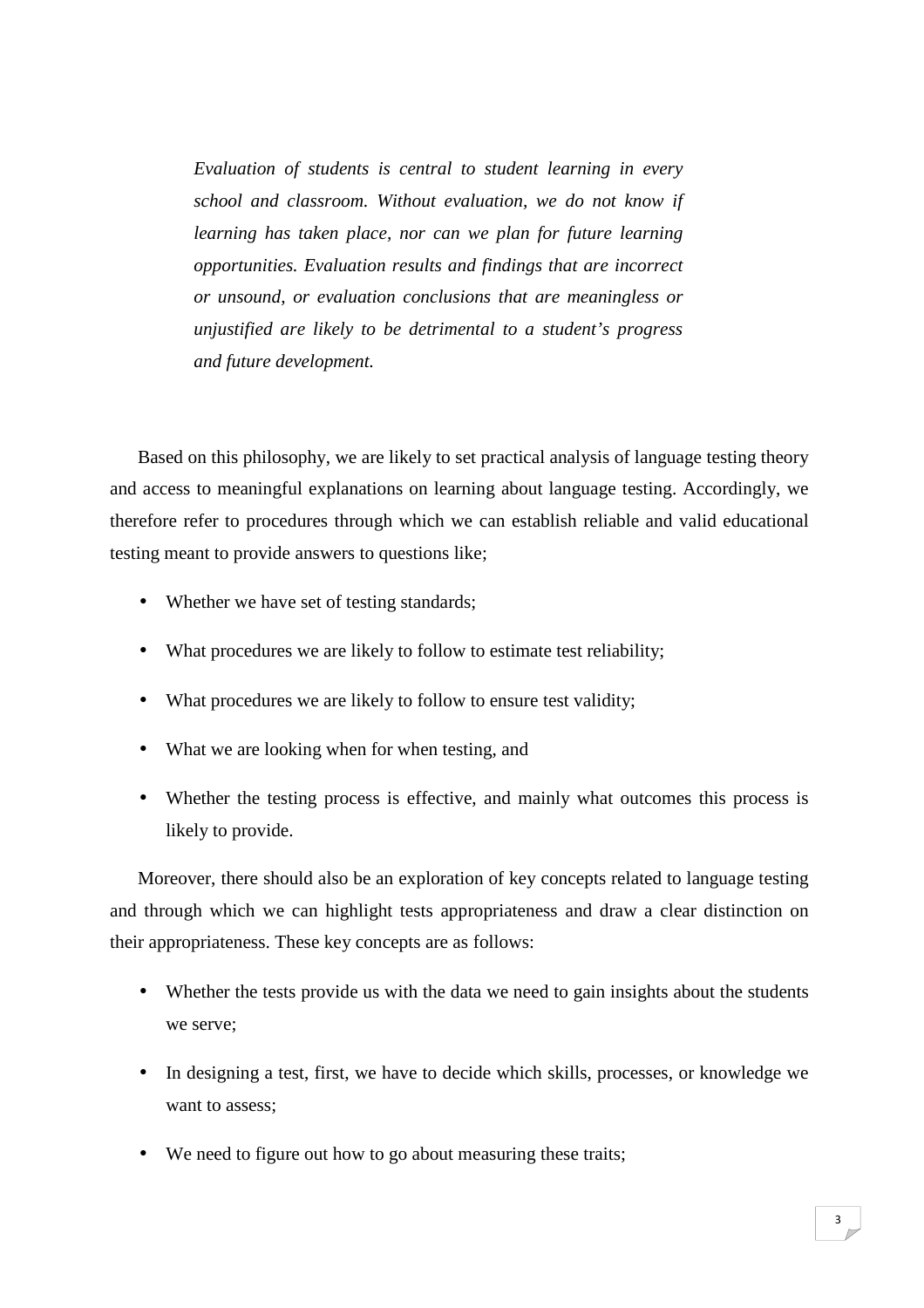- Whether the tests measure what actually is intended to measure to claim therefore their validity;
- Tests should purposefully measure students' skills and knowledge consistently;
- Whether tests promote effective language learning and teaching, and effects known as wash back;
- Whether tests consume resources because, we believe that, developing, administering, and scoring tests all require time, money, and individual power.

In addition to these key concepts, we have to fully and analytically consider that testing mechanisms should be added to the whole range processes of tests groundings, as we strongly maintain that practicality is another key component and that issues of validity and practicality intersect and are complementary, especially when providing adequate answers to questions as:

- What are we actually testing? And
- $\bullet$  How shall we test it?

Furthermore, and in doing so we are seeking some practical methods of testing the students' skills in reliable and valid ways; all of which are directed towards promoting positive wash back. Again, and because most of language teachers recognize that testing is a skill which is based on the above mentioned profiles and criteria, and because this issue rests on test development and scoring, we have therefore, to classify the four language skills in terms of directionality and modality:

- Directionality entails the direction of the language used relative to the student. If the language learner is receiving income language, we therefore, refer to receptive skills of listening and reading. However, if the learner himself is generating and producing the language used, therefore, we refer to the productive skills of speaking and writing.
- Modality refer to the channel of language use to quest whether it is writhe or aural/oral.

These are, according to us, based on providing some sense of discipline, order and intelligible ways of reflecting and deciding on testing and its modalities. We therefore,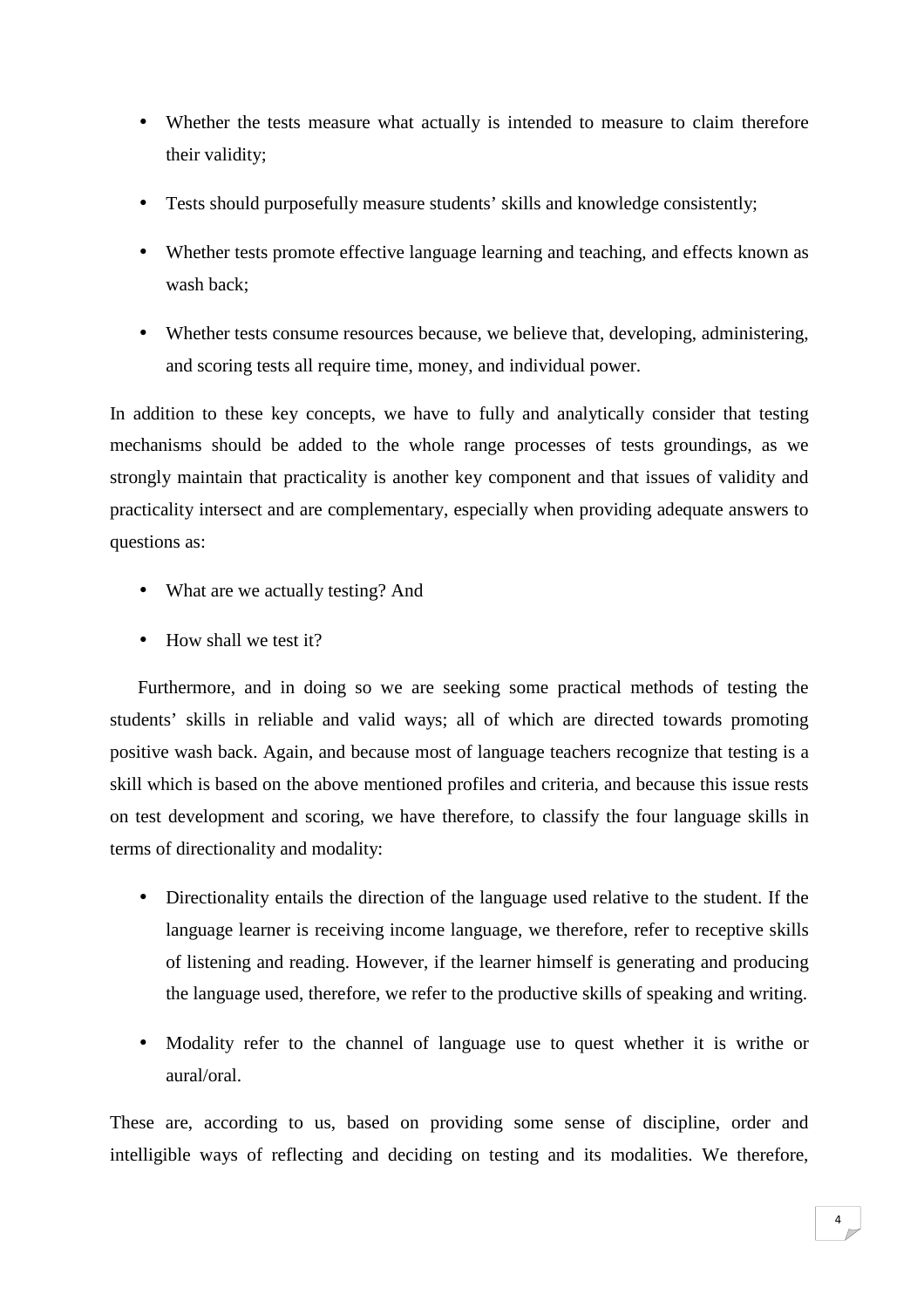thoroughly share the observation done by Erickson, 1982 (cited in B. Law et all. 2007;14) who quoted:

> *The consequences of misclassifications due to inadequate or inappropriate tests may include improper placement; insufficient instruction, and, as a result, lower academic achievement than would have been reached if appropriate instruments and proper placements had occurred.*

 As a matter of fact, alongside the increasing number of foreign language speakers, the need for testing their language proficiency is progressing as well. In this vein, two major issues are brought to the surface. The first is concerned with the content and the method of testing. It has appeared as a result of the shift in the views of the nature of language and of language learning. In this part of our investigation, we will tackle the following issues: what is the role of testing in the language classroom? What are the types of tests and tests items? And finally, what are the contrasting pairs in the field of testing which cause confusing?

### **I- 2- 1- The Role of Testing in the Classroom**

 Classroom testing is a vital tool to promote both poles' achievements: the teacher and the learner. According to Rebecca Valette (2003:3), there are three crucial roles that tests play in the learning environment: they define course objectives, they stimulate student progress, and they evaluate class achievements.

#### **I- 2- 2. Defining course objectives**

 The test content and the items help the learners to recognize the elements of focus of each course and the short range objectives of the teacher. For instance, if a test which is held after a course or a set of courses composed of translations and declension tables, the learner will soon determine that the goals behind the course (s) is to manipulate the language with nearnative fluency.

#### **I-2- 3- Stimulating student progress**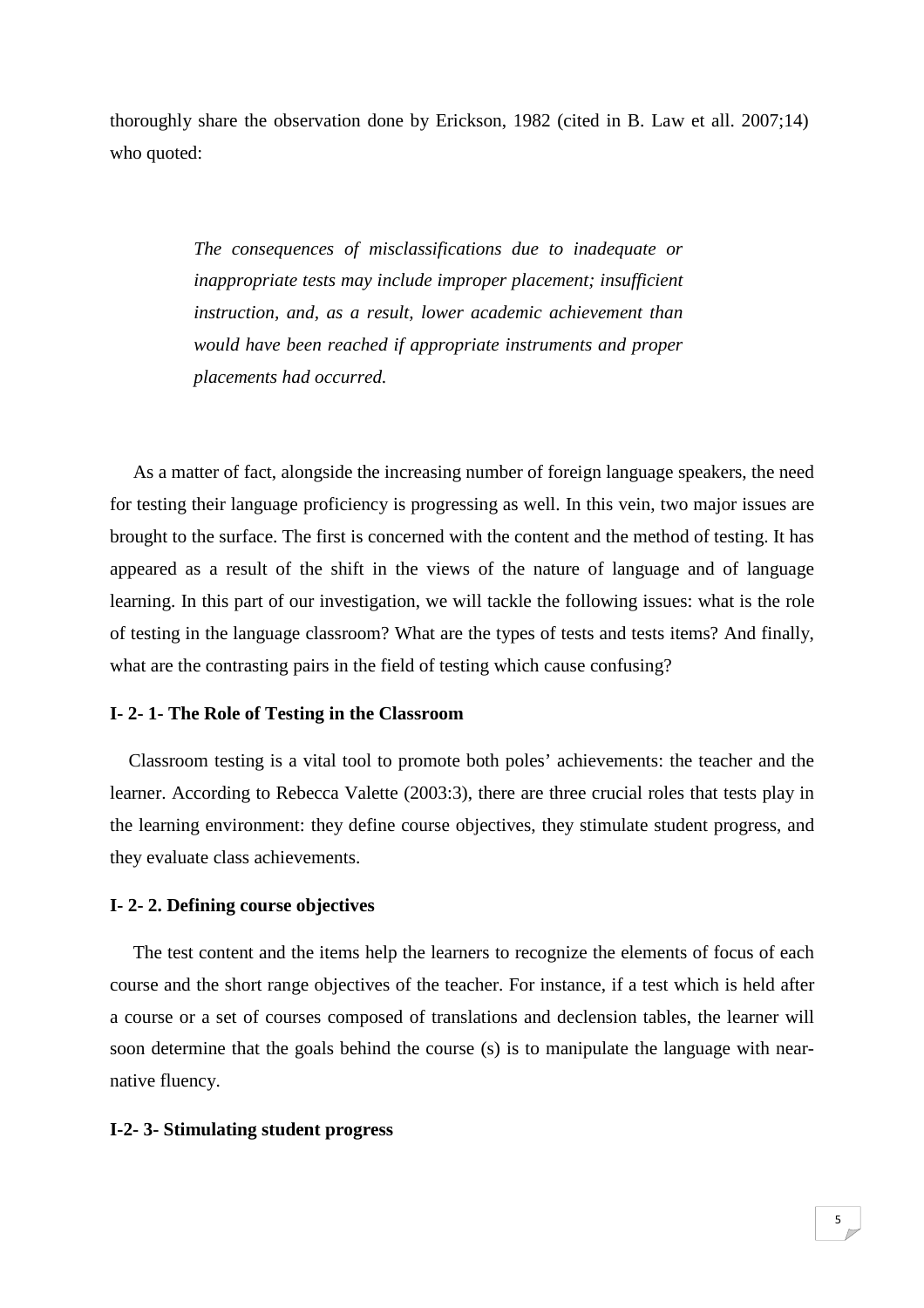Certainly, the tests are tools through which learners are expected to demonstrate their abilities and skills. Simultaneously, they are indicators of learners' language gaps and performance disabilities. The test best fulfills its function as a part of the learning process if correct performance is immediately confirmed and errors are pointed out. Hence, the learner knows his strengths to build up upon them and his weaknesses to overcome them.

#### **I- 2- 3- Evaluating class achievements**

 Tests aid the teacher to define the parts of the program which represent difficulties for both the individual learner and the class as a whole. Moreover, they enable the teacher to explore the extent to which the class objectives have been met. In addition, tests serve in evaluating the effectiveness of a new teaching method, of a different approach to a difficult pattern, or of new materials.

#### **I-2- 4- Types of Tests**

 Language tests are divided into four major types: aptitude tests, progress tests, achievement tests, and proficiency tests.

#### • **The aptitude test:**

 It is qualified as a prognostic measure that indicates the learner's readiness to learn a foreign language. It is generally held before starting the language study, and it can be used to select learners for a particular language course or to place them in sections appropriate to their abilities.

#### • **The progress test:**

 It measures how much the learner has learned in a specific course of instruction. This includes the tests that the teachers prepare for administration at the end of a unit or of a semester.

#### • **The achievement test:**

 It resembles to the progress test as it measures the extent of the learned material in a foreign language course. However, this kind of tests is generally designed to be used with learners from different schools and programs.

#### • **The proficiency test:**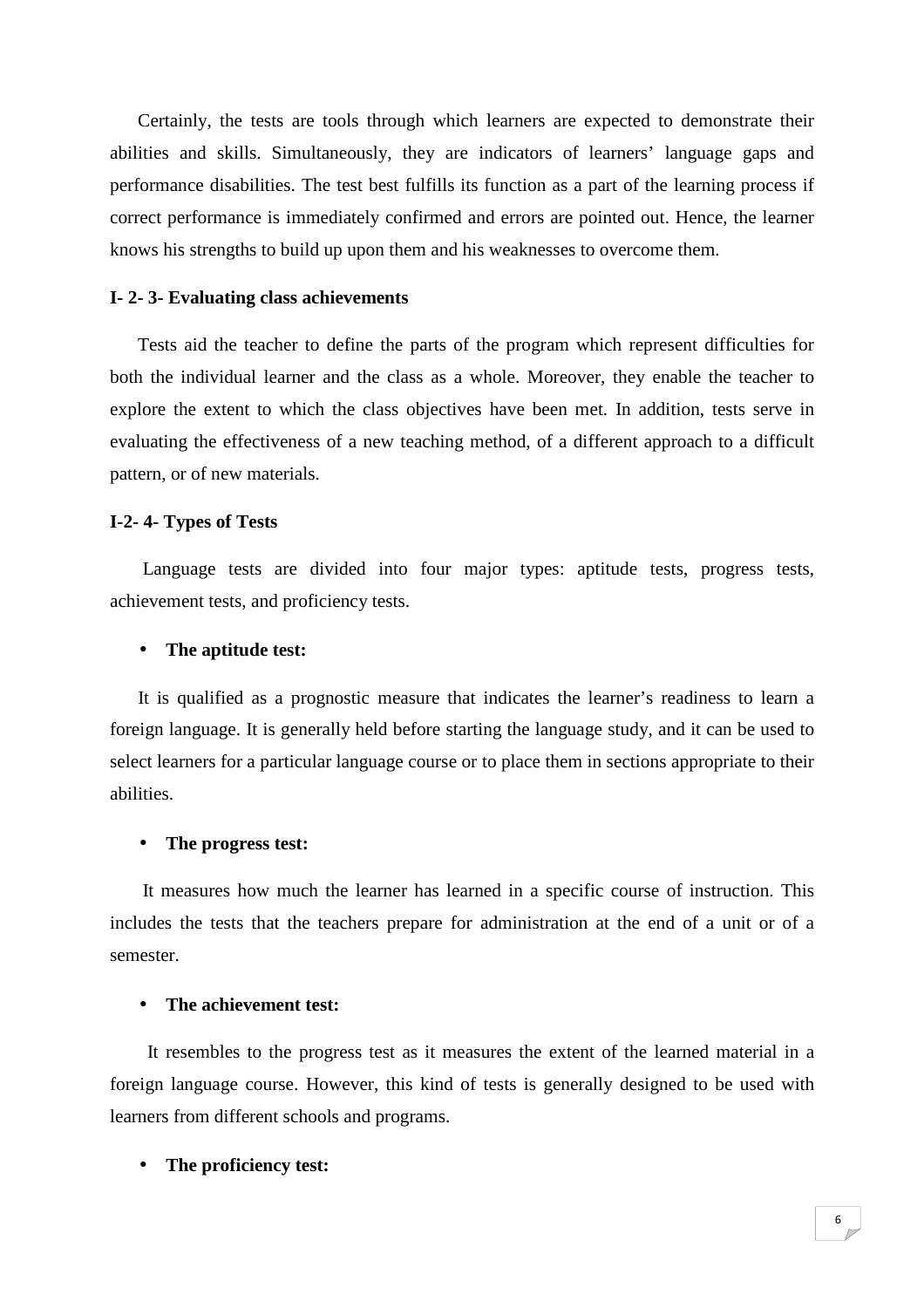It measures what a learner has learned, but it aims at determining whether the learner's language ability meets the specific language requirements.

#### **I- 2- 5- Types of Tests Items**

 Each question in a test is called an item. In language classes, it is common to use multiple-choice items, short-answer items, and communication items.

#### • **Multiple choice items:**

 They are designed to elicit specific responses from the learners. In this type of items, there is generally only one night answer; however, in some rare cases more than one or even none answer. They are easy to correct. More important, when corrected by a group of scorers, a test paper is scored the same.

#### • **Short-answer objective items:**

In this kind of items, there is a single predictable correct answer. These items are prepared for classroom tests rather than for standardized tests. They can be in the form of brief responses to questions (oral or written), the filling in of missing elements, or several words or full sentences may be required.

#### • **Communication items:**

 They are tests that allow and encourage creativity on the part of the learners. So, it is usually impossible to predict the learners' responses. Communication items are not as objective as multiple-choice or short-answer items.

#### **I- 2- 6- General Testing Terminology**

 Here, there is a set of contrasting pairs that should be clearly defined to avoid any kind of confusing and misunderstanding of concepts.

#### • **Test and quiz:**

 The distinction between these two concepts occurs at the level of dimension and purpose rather than of item content. On one hand, the test is announced in advance and covers a specific unit of instruction, that is to say, a part of a lesson or several lessons. Classroom tests may be organized every two or three weeks, and in some cases, every week. The value of a test relies in the completeness with which it examines the material under study.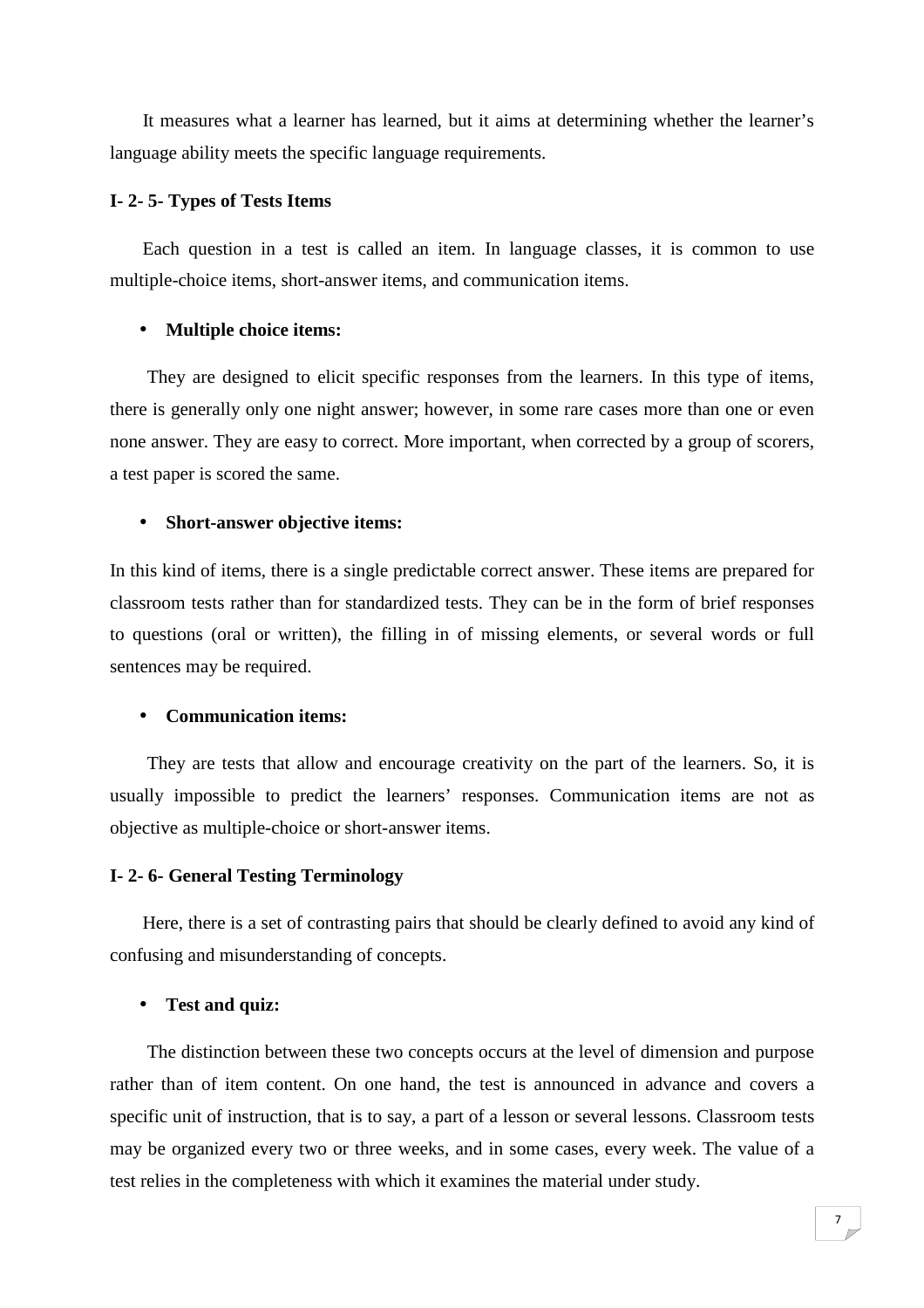On the other hand, the essence of the quiz is brevity. While a test is always announced, the quiz is usually not. The frequent quizzes encourage learners to devote time regularly to their language study. Additionally, the quiz enables the learners to recognize the types of items which will be used in tests. The main importance of a quiz lies in its positive effect on learners 'language learning.

#### **I- 2- 7- Objective and subjective test items:**

 The terms objective and subjective in test items refer to the manner in which the item is graded. An objective item is one for which there is a specific correct response ;hence, if the test is corrected by one or more teachers, if it is scored today or last week, it is always scored the same way. A subjective item is one that does not have a single right answer. In such type of tests, the learners may give a variety of responses that differ from each other.

#### • **Speed and power tests:**

 They are the tests that require speed when answering the items. They involve so long tests, in which the learners are unable to finish within the time allotted, and the items differ are of more or less equal difficulty. On a power test, however, the learner is given enough time to finish the test. Most classroom tests are power tests as their length allows all the learners to complete the test.

#### • **Formative and summative evaluation:**

 Benjamin Bloom (1971) has identified two types of evaluation: the formative and the summative. The former refers to the type of tests which is given during the course of instruction, and which aims at showing which aspects of the chapter the learner has mastered and where remedial work is necessary. Yet, the summative test is usually given at the end of a marking period and measures the « sum » total of the material covered.

#### • **Norm-referenced and criterion-referenced tests:**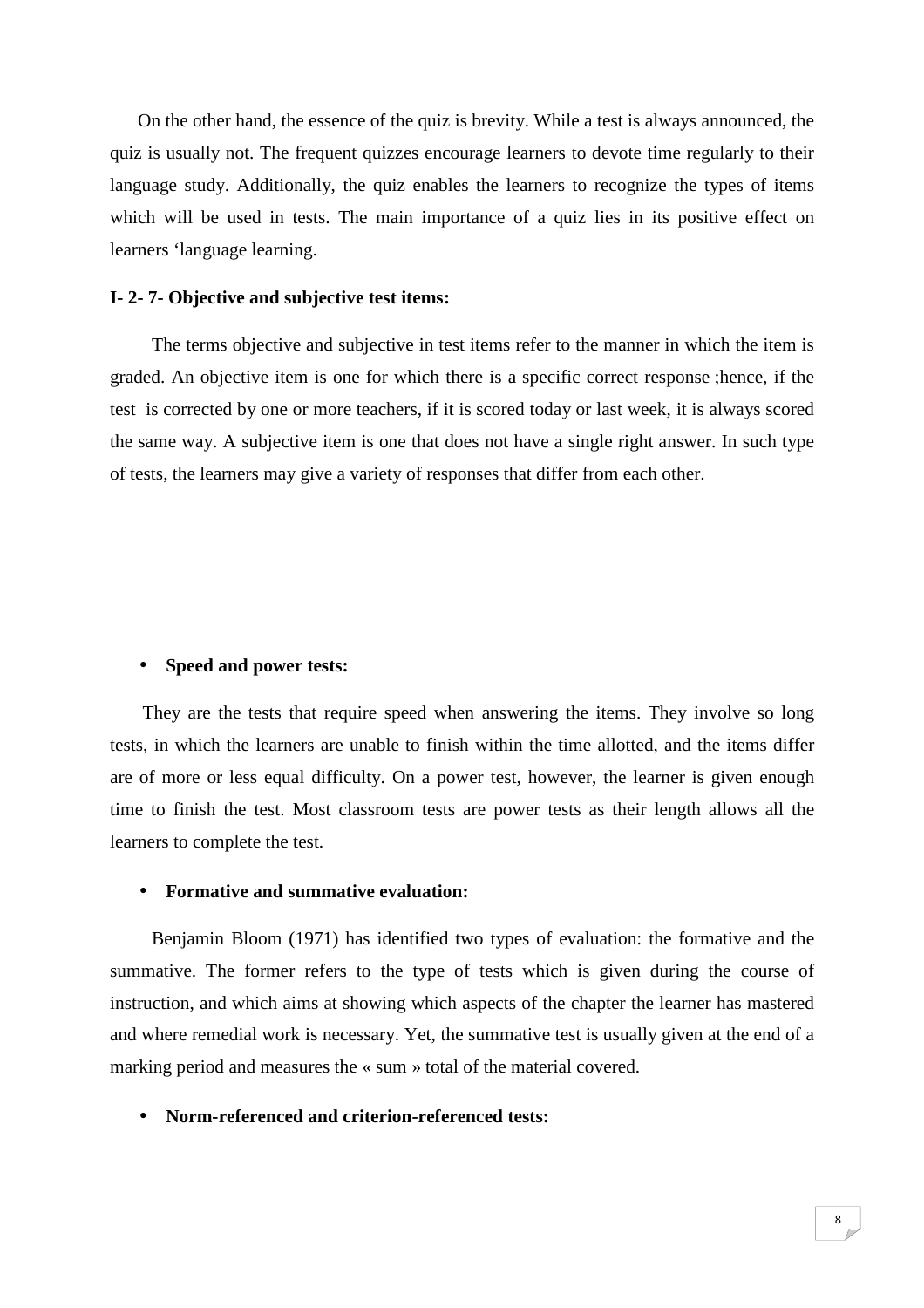The norm referenced test is concerned with comparing a learner's performance against the performance of other learners. In the case of a classroom test, the learner's performance is often graded on the curve. In the case of a standardized test, the learner performance is compared to that of other learners who have taken a similar language course, and the results are expressed in terms of percentile rankings. The criterion-referenced test determines whether the learner has met predetermined objectives or criteria. The learner's performance is graded on a pass-fail basis and the opportunity for retesting is provided. It is given at the end of a unit and based on specific material.

#### • **Discrete-point and global testing:**

 Discrete-point tests measure whether or not the learner has mastered specific elements of the second language. However, global language tests measure the learner's ability to understand and use language in context.

#### • **Testing linguistic competence and communicative competence:**

 The test of linguistic competence identifies the breadth and accuracy of the learner's command of linguistic elements including: pronunciation, vocabulary, and structures. The test of communicative competence, on the other hand, focuses on the learner's ability to communicate in specific situations.

#### I- 3- Studies in Teaching skills:

It has been demonstrated that language education, as part of applied linguistics, is the teaching and learning of a language. In front of the great range of information related to this field, , we can denote that the majority has been applied on language acquisition as to ally this acquisition with sensation and experience, or simply focus on the oral profile of its teaching and learning practices. These different positions, we have to underlie it, have been emphasized by the different schools throughout the many studies undertaken, to determine how a language can systematically be taught and learned, and most importantly, reveal the pedagogical methodology for this.

With the advance in the field, there have been two major branches in the language teaching/learning domain; the empirical, and theoretical. As far as the empirical branch, we can mention for instance Jesperson, Palmer, and Leonard Bloomfield, who promote mimicry and memorization with pattern drills, which basically result from habits formed by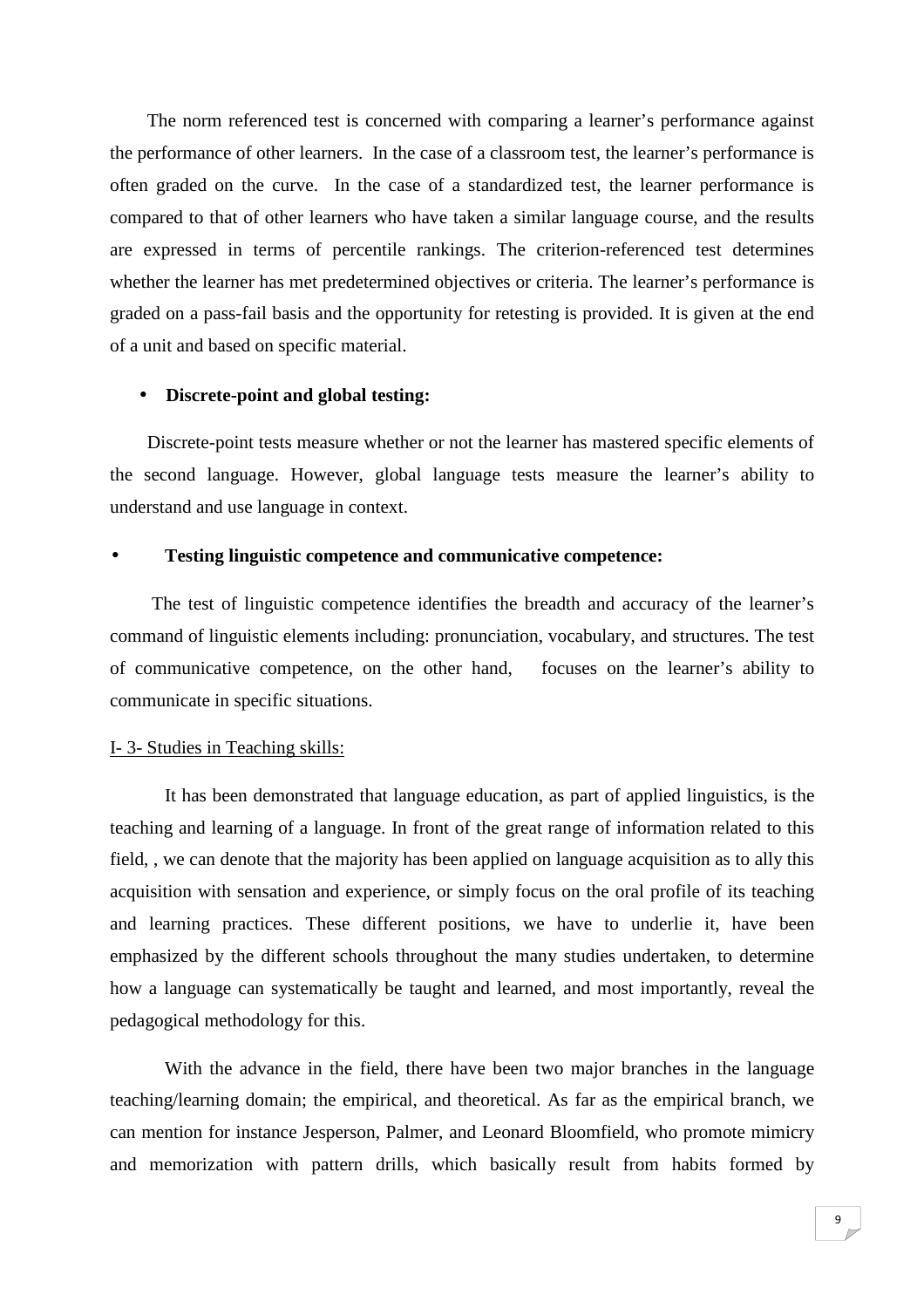conditioning and drilling. Whereas the theoretical side, for instance François Gouin, M. D. Berlitz, and Elime de Sauzé, in relation to the work done by Noam Chomsky, have led to a wider variety of teaching methods, which have gone in turn from the grammar(-translation method to Gouin's « series method », to the direct methods pf Berlitz and de Sauzé. All of which have been meant to enable the students generate original and meaningful sentences to gain a functional knowledge of the rules of grammar. Furthermore, as in teaching/learning processes principles, we cannot describe or delve into a profound investigation without referring to the different methods or approaches the field has witnessed right here. Therefore, it is thus judicious to develop some sights on methods of teaching foreign languages.

#### **I- 3- 1- Methods of teaching foreign languages**

#### **I- 3- 1- 1- Understanding teaching concepts.**

Sometimes we get confused when having to apply the terms "approach", "method" and "technique"; still, they are hierarchical concepts. An approach is a set of correlative assumptions about the nature of language and language learning, but does not involve procedure or provide any details about how such assumptions should translate into the classroom setting. Throughout the literature relevant to this field, we have been able to observe three principal views which are as follows:

- 1. The structural view treats language as a system of structurally related elements to code meaning (e.g. grammar).
- 2. The functional view sees language as a vehicle to express or accomplish a certain function, such as requesting something.
- 3. The interactive view sees language as a vehicle for the creation and maintenance of social relations, focusing on patterns of moves, acts, negotiation and interaction found in conversational exchanges. This view has been fairly dominant since the 1980s.

A method is a plan for presenting the language material to be learned and should be based upon a selected approach. In order for an approach to be translated into a method, an instructional system must be designed considering the objectives of the teaching/learning, how the content is to be selected and organized, the types of tasks to be performed, the roles of students and the roles of teachers. A technique is a very specific, concrete stratagem or trick designed to accomplish an immediate objective. Such are derived from the controlling method, and less-directly, with the approach.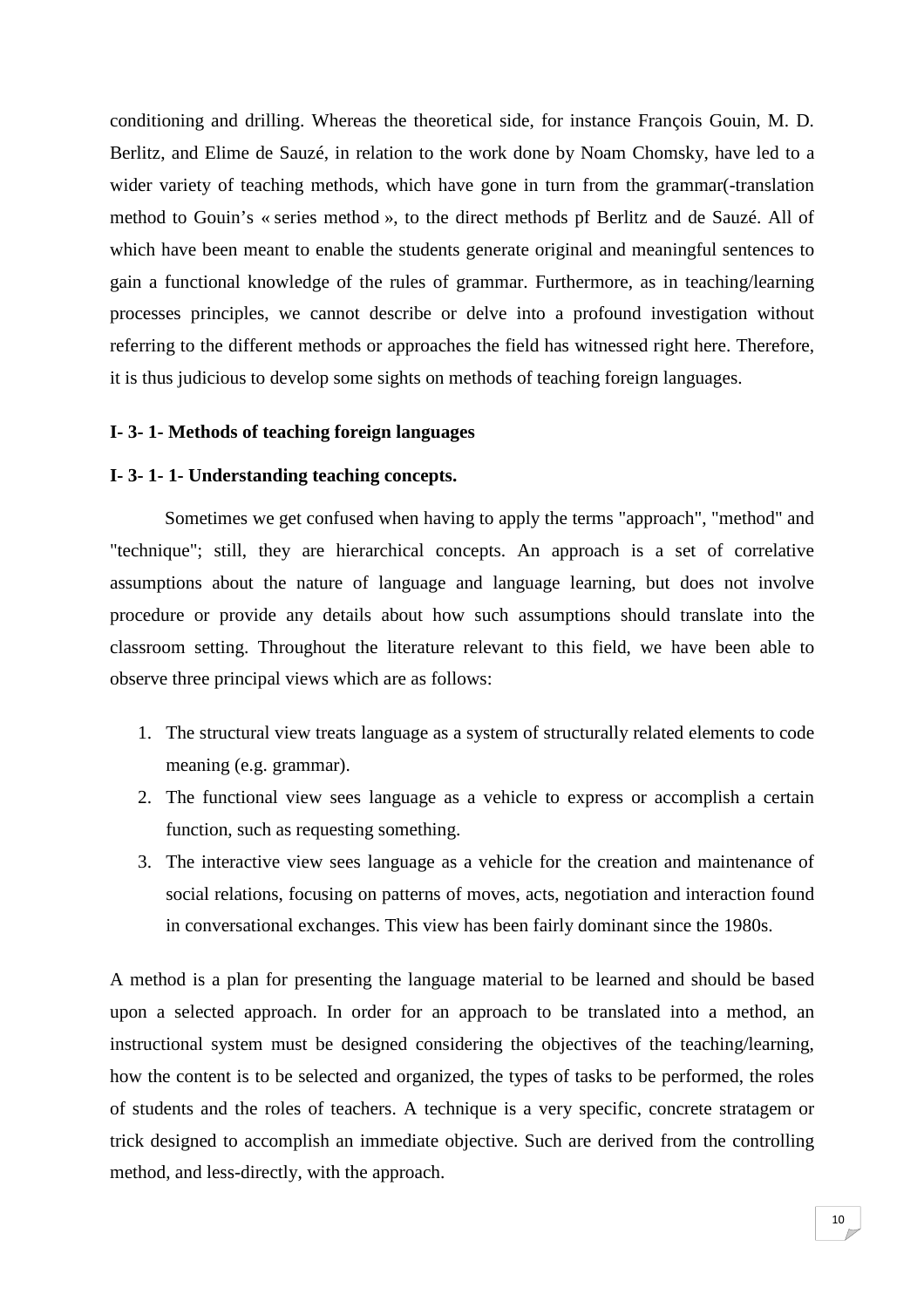## **I- 3- 1- 2- Methods in Language teaching**

As aforementioned, there is an interesting range of methods which focalizes on given points of importance in teaching a foreign language. Briefly these methods are:

• The grammar translation method

The grammar translation method instructs students in grammar, and provides vocabulary with direct translations to memorize. It remains the most commonly practiced method of English teaching in some parts of the world.

At school, the teaching of grammar consists of a process of training in the rules of a language which must make it possible to all the students to correctly express their opinion, to understand the remarks which are addressed to them and to analyze the texts which they read. The objective is that the pupil controls the tools of the language which are the vocabulary, grammar and the orthography, to be able to read, understand and write texts in various contexts.

• The direct method

 Sometimes also called *natural method*, is a method that refrains from using the learners' native language and just uses the target language. The direct method operates on the idea that second language learning must be an imitation of first language learning, as this is the natural way humans learn any language This method places great stress on correct pronunciation and the target language from outset. It advocates teaching of oral skills at the expense of every traditional aim of language teaching. Such methods rely on directly representing an experience into a linguistic construct rather than relying on abstractions like mimicry, translation and memorizing grammar rules and vocabulary.

• Variation of direct method

The series method is a variety of the direct method in that experiences are directly connected to the target language. Gouin suggested that students learn a language more quickly and retain it better if it is presented through a chronological sequence of events. Students learn sentences based on an action such as leaving a house in the order in which such would be performed.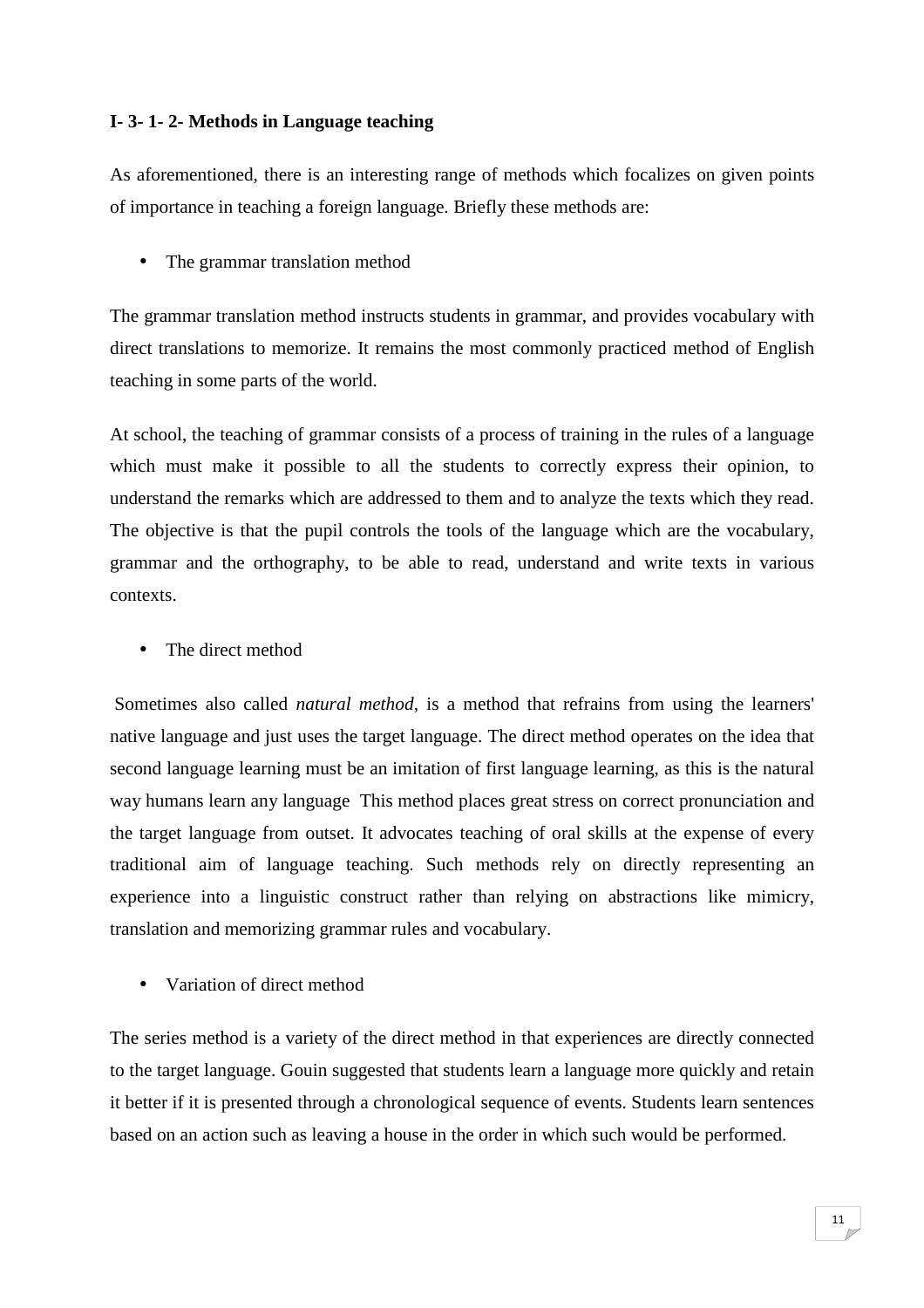• The oral approach / situational language teaching

It was discovered that languages have a core basic vocabulary of about 2,000 words that occurred frequently in written texts, and it was assumed that mastery of these would greatly aid reading comprehension. Parallel to this was the notion of "grammar control", emphasizing the sentence patterns most-commonly found in spoken conversation. Such patterns were incorporated into dictionaries and handbooks for students. The principle difference between the oral approach and the direct method was that methods devised under this approach would have theoretical principles guiding the selection of content, gradation of difficulty of exercises and the presentation of such material and exercises. Although this approach is all but unknown among language teachers today, elements of it have had long lasting effects on language teaching. However, its emphasis on oral practice, grammar and sentence patterns still finds widespread support among language teachers and remains popular in countries where foreign language syllabuses are still heavily based on grammar.

• The audio-lingual method

The developing method had much in common with the British oral approach although the two developed independently. The main difference was the developing audio-lingual methods allegiance to structural linguistics, focusing on grammar and contrastive analysis to find differences between the student's native language and the target language in order to prepare specific materials to address potential problems. These materials strongly emphasized drill as a way to avoid or eliminate these problems.

This first version of the method was originally called the oral method, the aural-oral method or the structural approach. The audio-lingual method courses and techniques were redesigned to add insights from behaviorist psychology to the structural linguistics and constructive analysis already being used. Under this method, students listen to or view recordings of language models acting in situations. Students practice with a variety of drills, and the instructor emphasizes the use of the target language at all times. The idea is that by reinforcing 'correct' behaviors, students will make them into habits.

• Communicative language teaching

Communicative language teaching (CLT), also known as *the Communicative Approach*, emphasizes interaction as both the means and the ultimate goal of learning a language.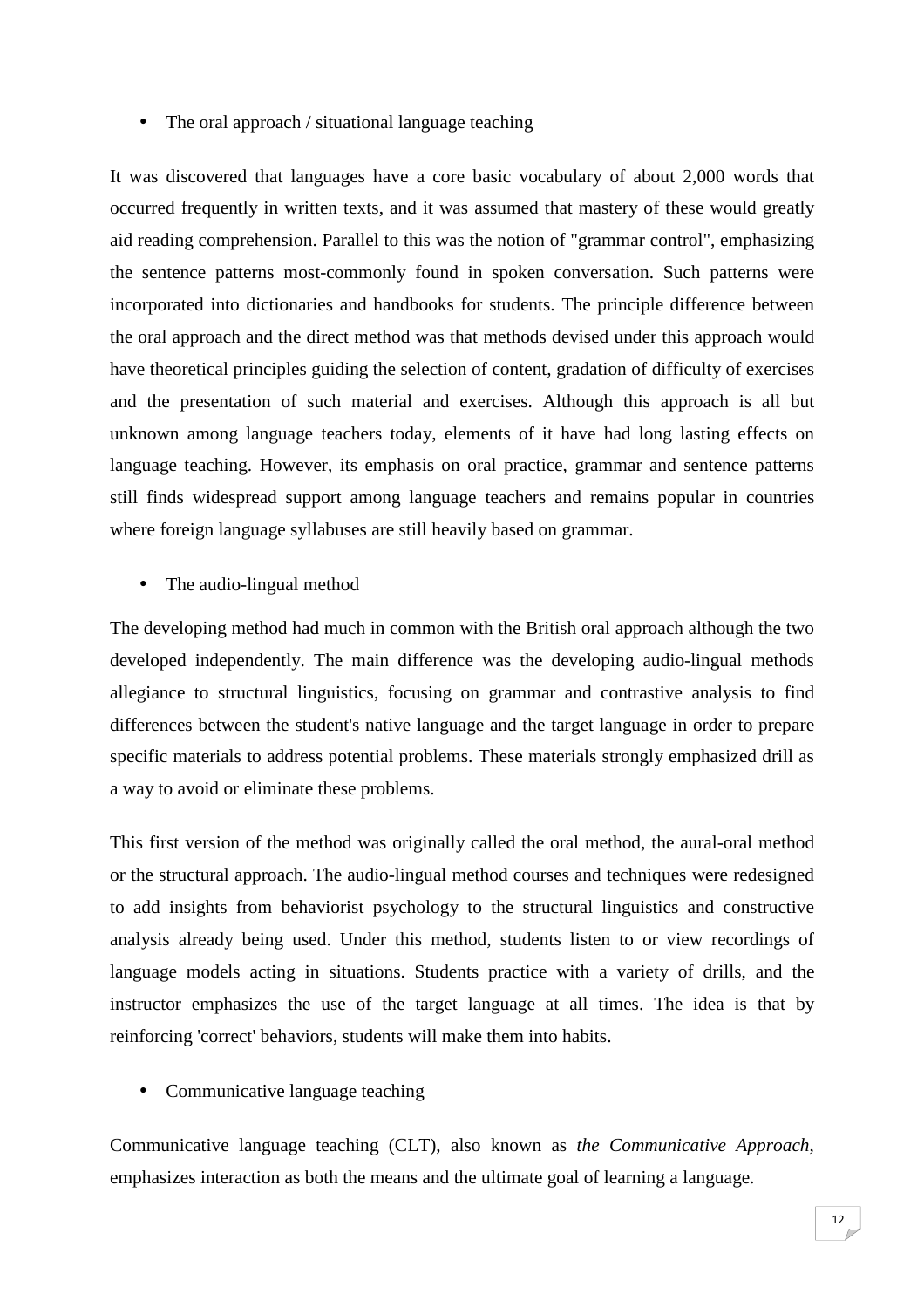## • Language immersion

There are three main types of immersion education programs in the United States: foreign language immersion, dual immersion, and indigenous immersion.

Foreign language immersion programs in the U.S. are designed for students whose home language is English. Most content (math, science, social studies, art, and music) continues to be taught through the immersion language.

Dual immersion programs in the U.S. are designed for students whose home language is English as well as for students whose home language is the immersion language (usually Spanish). The goal is bilingual students with mastery of both English and the immersion language. As in partial foreign language immersion academic content is delivered through the medium of the immersion language for part of the school day, and through English the rest of the school day.

Indigenous immersion programs in the U.S. are designed for American Indian communities desiring to maintain the use of the native language by delivering elementary school content through the medium of that language. Hawaiian Immersion programs are the largest and most successful in this category.

• Minimalist/Methodist

This new approach is underpinned with Paul Nation's three actions of successful ESL teachers There is a focus on language-in-context and multi-functional practices.

• Directed practice

Directed practice has students repeat phrases. It can quickly provide phrasebook-type knowledge of the language. Within these limits, the student's usage is accurate and precise. However the student's choice of what to say is not flexible.

• Learning by teaching (LdL)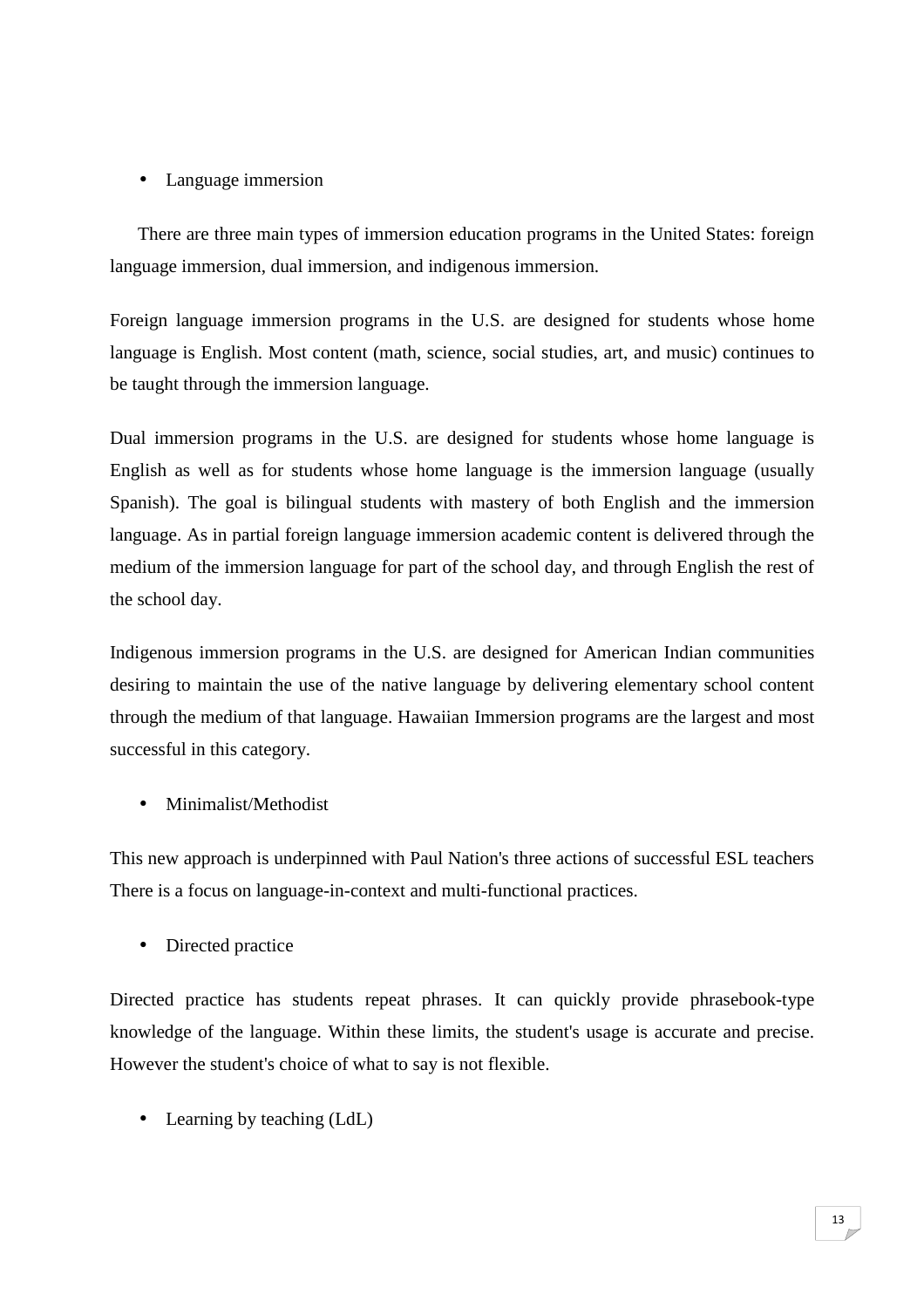Learning by teaching is a widespread method in Germany, developed by Jean-Pol Martin. The students take the teacher's role and teach their peers.

• Proprioceptive language learning method

The proprioceptive language learning method (commonly called the *feedback training method*) emphasizes simultaneous development of cognitive, motor, neurological, and hearing as all being part of a comprehensive language learning process. Lesson development is as concerned with the training of the motor and neurological functions of speech as it is with cognitive (memory) functions. It further emphasizes that training of each part of the speech process must be simultaneous. The proprioceptive method, therefore, emphasizes spoken language training, and is primarily used by those wanting to perfect their speaking ability in a target language.

• Silent Way

It is called the *Silent Way* because the teacher is usually silent, leaving room for the students to talk and explore the language. The students are responsible for their own learning and are encouraged to interact with one another. The role of the teacher is to give clues to the students, not to model the language.

## Proprietary methods

The following methods are tied to a particular company or school, and are not used in mainstream teaching.

• Pimsleur method

It is based on the research of and model programs developed by American language teacher Paul Pimsleur. It involves recorded 30-minute lessons to be done daily, with each lesson typically featuring a dialog, revision, and new material. Students are asked to translate phrases into the target language, and occasionally to respond in the target language to lines spoken in the target language. The instruction starts in the student's language but gradually changes to the target language. Several all-audio programs now exist to teach various languages using the Pimsleur Method. The syllabus is the same in all languages.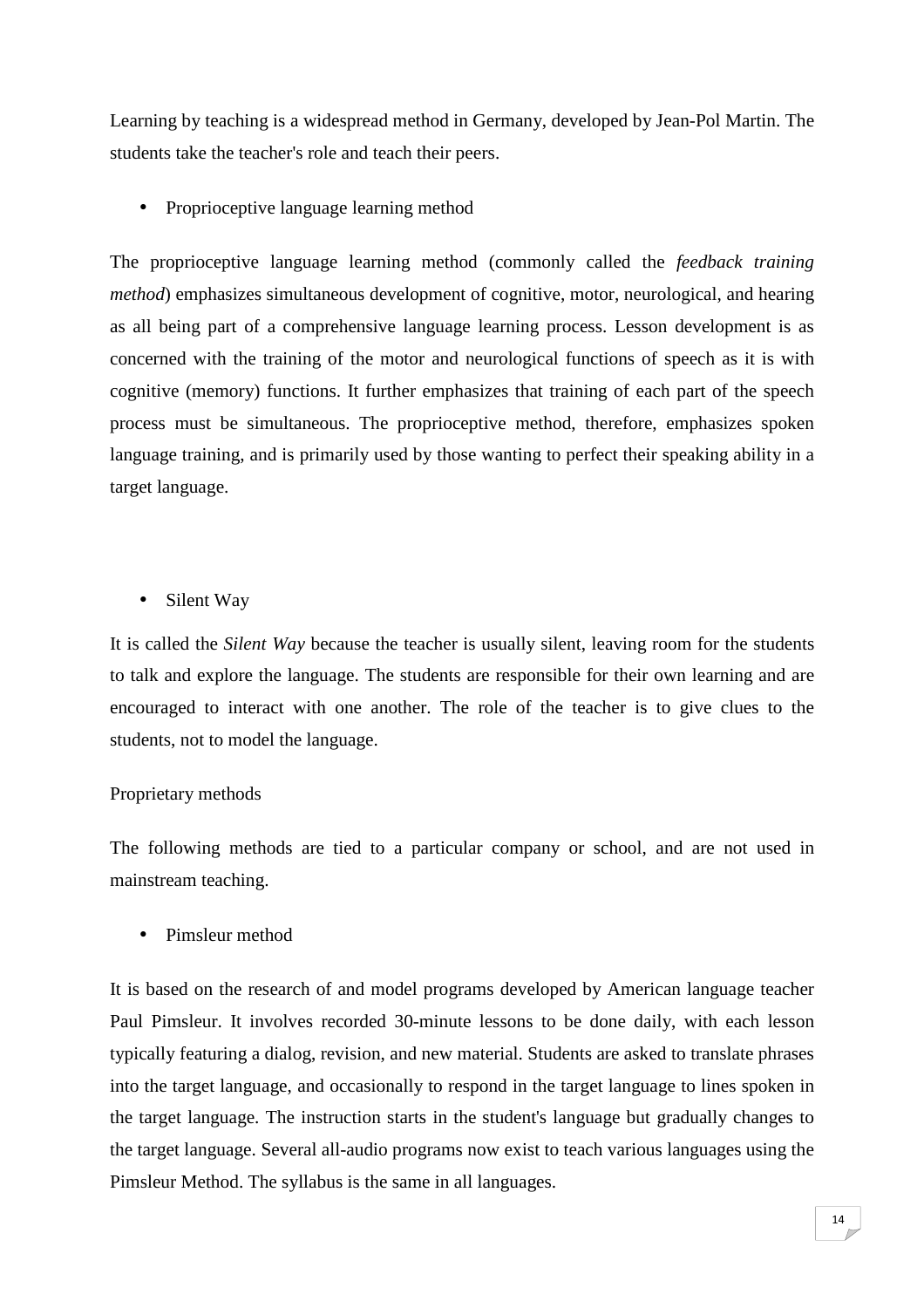#### • Michel Thomas Method

An audio-based teaching system developed by Michel Thomas, a language teacher in the USA. It was originally done in person, although since his death it is done via recorded lessons. The instruction is done entirely in the student's own language, although the student's responses are always expected to be in the target language. The method focuses on constructing long sentences with correct grammar and building student confidence. There is no listening practice, and there is no reading or writing. The syllabus is ordered around the easiest and most useful features of the language, and as such is different for each language.

#### I- 3- 2- Skills teaching

When talking about language skills, the four basic ones are: listening, speaking, reading and writing. However, other, more socially-based skills have been identified more recently such as summarizing, describing, narrating etc. In addition, more general learning skills such as study skills and knowing how one learns have been applied to language classrooms.

More recent textbooks stress the importance of students working with other students in pairs and groups, sometimes the entire class. Pair and group work give opportunities for more students to participate more actively. However, supervision of pairs and groups is important to make sure everyone participates as equally as possible. Such activities also provide opportunities for peer teaching, where weaker learners can find support from stronger classmates.

In addition to this, and according to Rivers, 1981, teaching foreign language skills is intended to particularly use in methods classes in conjunction with observation of experienced foreign language teachers. Furthermore, in dealing with general principles such as objectives and methods of language teaching as well as theories of language and language learning, we are thus, removing layers for a full understanding of the process. This function also includes concerns of multiple natures as the structured practice, teaching sounds, listening comprehension, learning the fundamentals of the speaking skill, various approaches to teaching communicative skills, reading skills, writing skills, cultural understanding, principles and techniques of testing, and technology and language centres.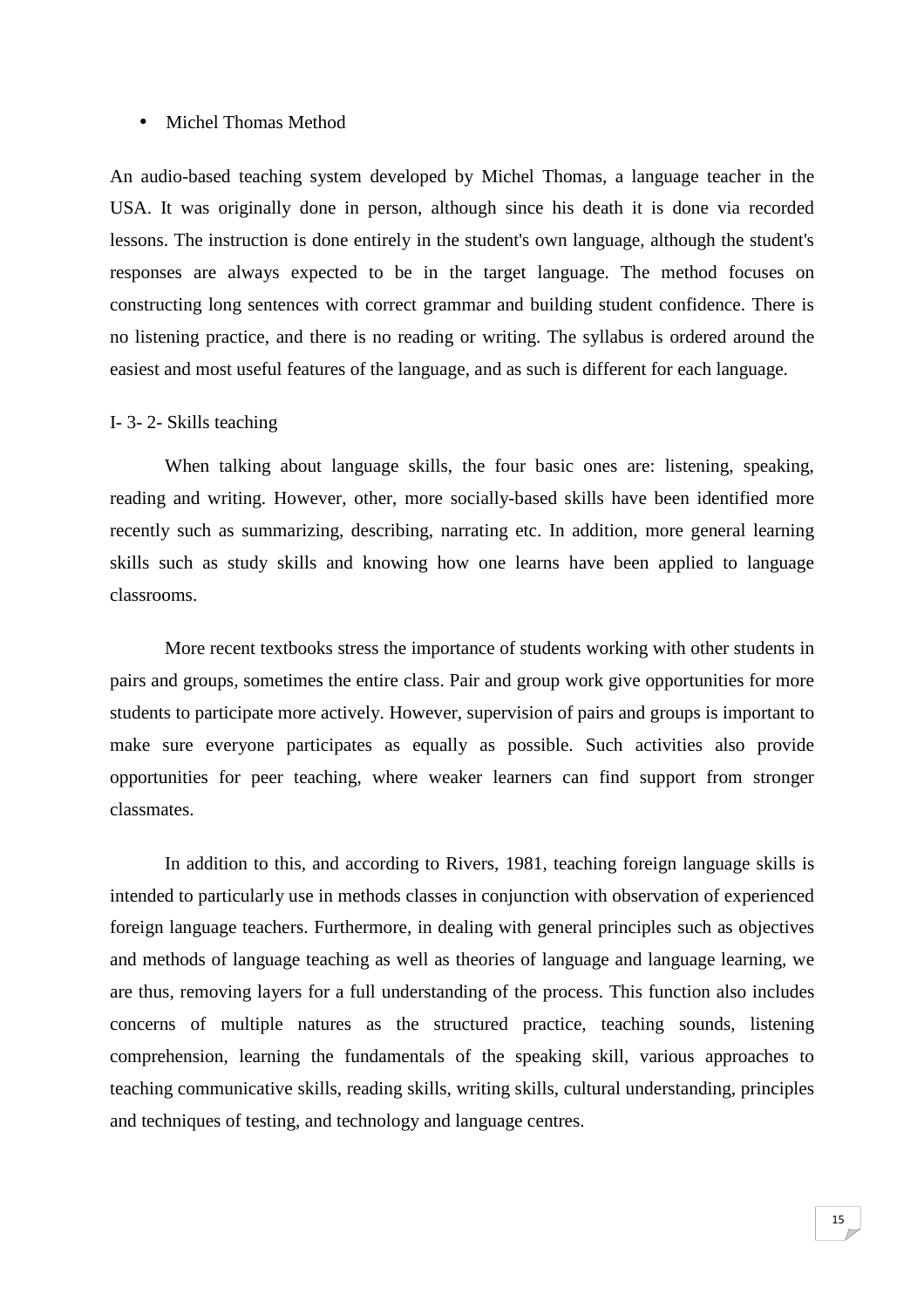Through the literature provided by Rivers, 1981, focusing on the communicative competence in teaching foreign skills, this means to consider whether ht use of specific communicative strategies can improve learners' English proficiency in communicative tasks and this obviously requires the use of multiple data collection procedures which take into account an in-depth analysis in terms of production rate, the number of errors, and actual strategy use. As far as the teaching methods, the author underlies the importance to find out adequate tools to support key learning processes and their impact on the literacy practices and self-regulated learning skills of the student, showing the effects of the student's attitudes and behaviours on the outcomes of learning the foreign language.

Nevertheless, according to Ken Wilson, 2009: 6, teaching language skills must focus on ways to revitalize the classroom experience for both teachers and learners. He also believes that this process must be categorized by the catch-all-expression based on activities demonstrated through improvisation as a classroom approach which includes opportunities for improvisation and creativity is hugely beneficial to both teachers and learners. Improvisation, he adds, engage people's imagination, makes learners more central to the learning process, and adds colour and excitement to everyday classroom events. It can, he carries on, even enliven the presentation of "new" grammar points. Moreover, according to Widdowson, 1978:1, the aims of a language teaching course are very often defined with reference to the four skills: understanding speech, speaking, reading and writing. These objectives relate to the kind of activity which the learners are to perform. We may mean that this is done through a selection of lexical items, syntactic structures involving thus the development of the ability to produce correct sentences. We also may subscribe to this view a good deal of impressive language teaching material.

In order to present the teaching of any foreign language skills, it is, we strongly believe, necessary to present each language skill according to the extent of importance we provide to each. These are as follows:

### • **Teaching Reading :**

 Reading is to look at and understand the meaning of written or printed words or symbols. It can also defined as the process of extracting meaning from printed of written material, i.e. the ability of decipher meaning from written symbols as illustrated by Goodman (1967, p.113).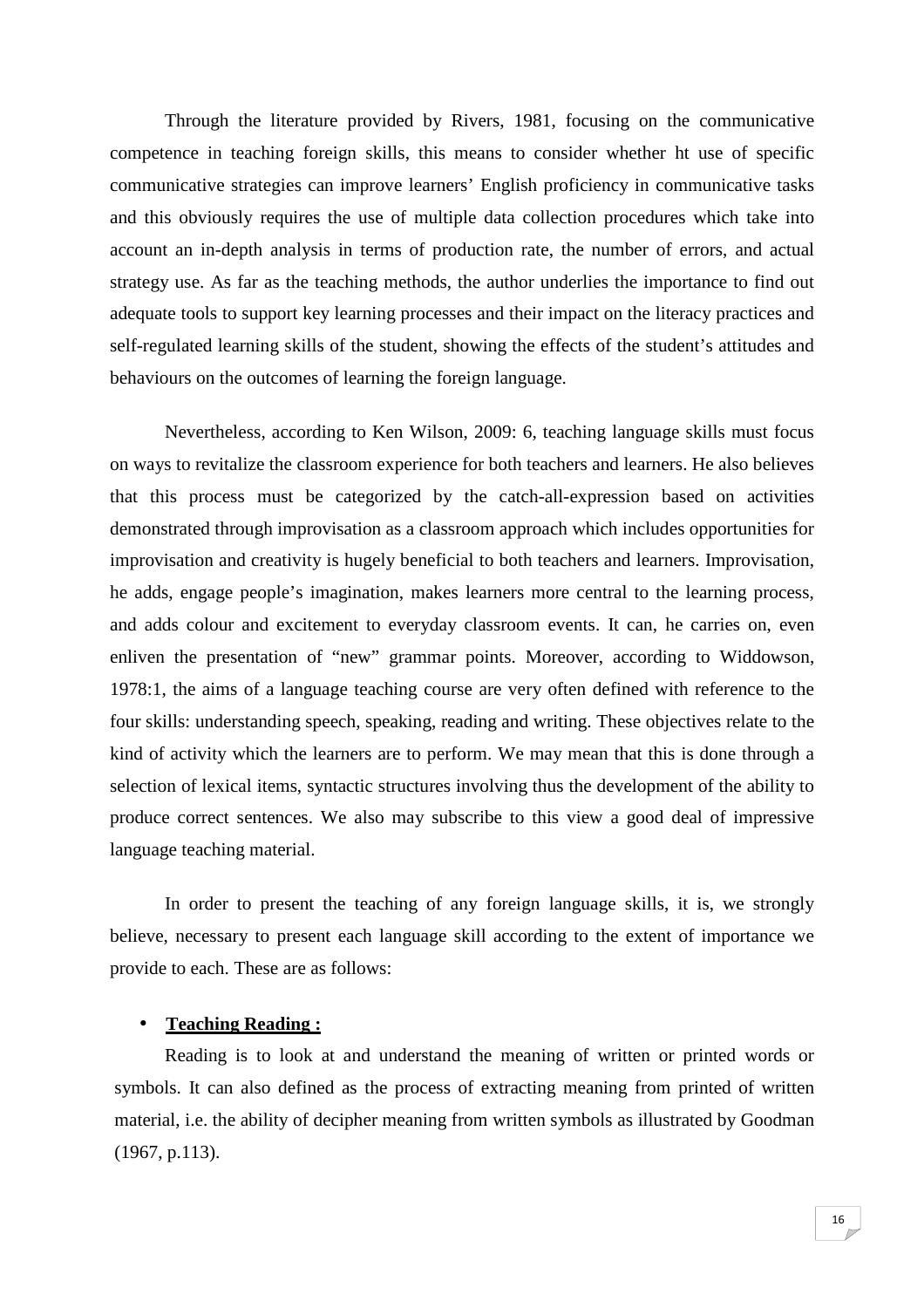Reading is a constructive for language acquisition. The more students read, the stronger they sharpen their knowledge. Reading not only increases the students' vocabulary, but develops their pronunciation (through reading aloud), spelling and punctuation as well. It also provides good models for English writing. In a given text, the teacher can push his students to shed light on grammar, punctuation or vocabulary. In addition, teachers can also use reading material so as to show or demonstrate how sentences, paragraphs and texts are built.

### • **Different kinds of reading:**

Reading is divided into two categories: intensive and extensive. Extensive reading means reading for pleasure or to kill time-Richard Day names it "Joyful Reading". It has a subsidiary role in the process of learning a foreign language as it widens the students' general knowledge and strengthens the learned items. The material can be in a form of plays, novels, short stories…etc. Intensive reading is a classroom activity. In this sort of reading, students will focus on new words, grammar use, vocabulary choice, genres and cultural insights. It should be done under the teacher's guidance so as to achieve the meaning and the understanding of the content.

#### • **Reading principles:**

*Principle one*: encourage students to read as much as possible.

The instructors should encourage their students to read, the more they read, the better.

*Principle two*: students need to be engaged with what they are reading:

When learners are reading extensively, they should be entailed in an interesting reading. In other words, teachers should do their best to make sure the students' involvement in a given text.

*Principle three:* encourage students to respond to the content of a text (and explore their feelings about it).

It is crucial for students to study reading texts in order to find how the language is used and how many paragraphs, but knowing the meaning of the text is vital, too. In other words,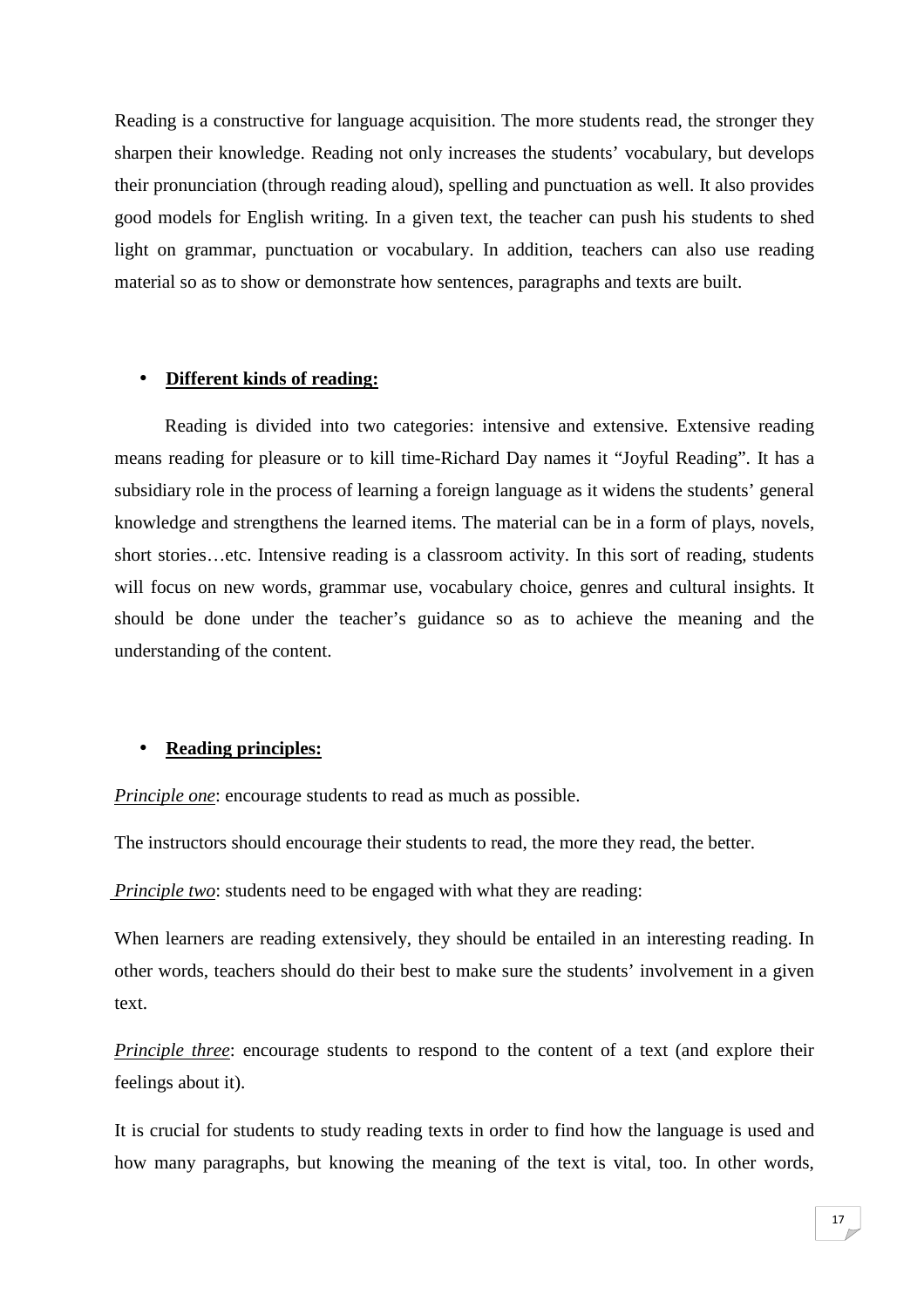teachers should give their students a chance to answer to that message by allowing them to express their feelings and view about the topic.

## *Principle four:* prediction is a major factor in reading:

Books covers give us a clue about what is the content of the book; we can identify reports from their appearance, headlines, and titles. It is preferable before starting reading a given book, poem, article; teachers should provide students with hints or guidelines to help them guess what will be dealt with.

*Principle five*: match the task to the topic when using intensive reading texts:

Once a reading text is selected to be read (taking into account the students' level and the topic of the text) teachers are required to choose also interesting reading activities.

*Principle six:* good teachers exploit reading texts to the full:

Any reading text is plenty of words, sentences, idioms, expressions…etc. instead of making students just read the text and then deal with something else, effective teachers use the reading text to introduce interesting introduce interesting topics and stimulate discussions, ( using activities to bring the text to life.

## • **Reading activities:**

There are many tasks that teachers can use to encourage the students to read. Among them we may cite the following:

- 1- *Jigsaw readings*: students read a short text which includes a problem, then, they form three groups, each group read a text (i.e. three different texts), however all of them deal with same topic. Once, the three texts are read, they join the other to try to describe the whole situation.
- 2- *Poetry*: in this activity, students work in groups, each group is given a line from a poem, showing the line to other groups is not allowed; instead the line can be just read aloud. They have to put the lines in a chronological order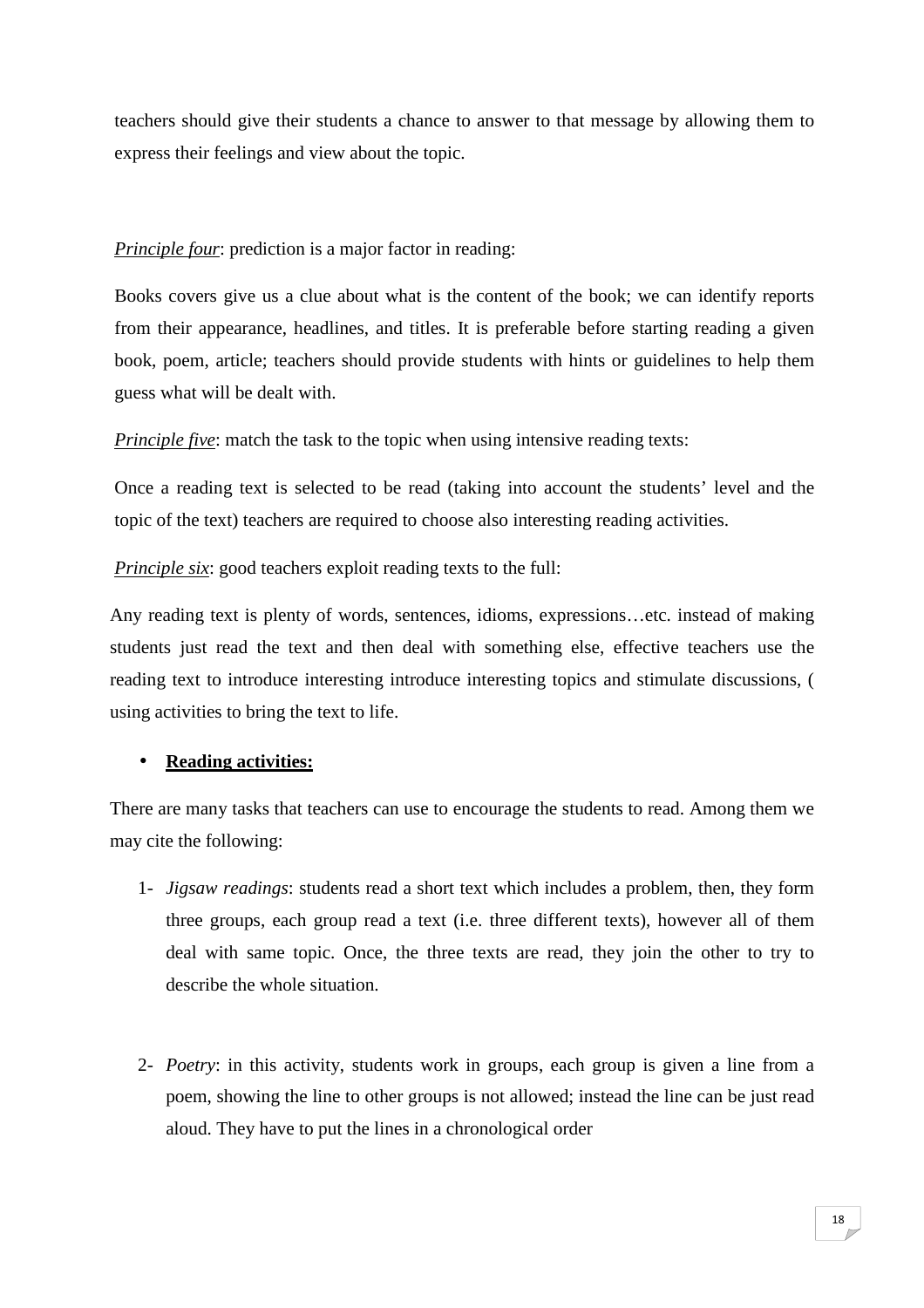- 3- *Play extracts*: students are given an extract from a play; they should not only read it but understand it as well in order to practice or to act it paying attention to the stress, intonation, rhythm …etc.
- 4- *Different responses*: in addition to comprehension questions and true/false statements, teachers can ask their students to turn facts into diagrams, tables or graphs. They can be asked to describe the characters of a story, guess the end of a story as they can expand the story.

## • **Writing skill:**

Writing can be defined as the act of putting down in conventional graphic form something which has been spoken. In other words, writing is to turn something uttered or said down using letters

It is useful to differentiate between writing for learning and writing for writing. The first can be defined as the activities learners write to learn language better or to reinforce something they have been studying. Writing for writing; however, is a kind of drills which are designed to train students to be good writers.

## • **Writing issues:**

To help students write in different styles, we need to consider three issues:

1- *Genre:* a genre is a kind if writing which members of a discourse community would recognize for what it was. It is easy to recognize a small ad at the first glance, simply because we are familiar with the way or how it is constructed or done. The point that is to be raised is which genres are significant for our students. Once a decision is made, teachers can give or provide examples of texts (for example a variety of different kinds of written invitations). Such genre analysis will help students to know how a text within a genre is built, so they construct texts themselves. If we deal beginners, the teacher may provide models so as to produce something that may be look like the original. Such guided writing will aid students write texts even with limited English.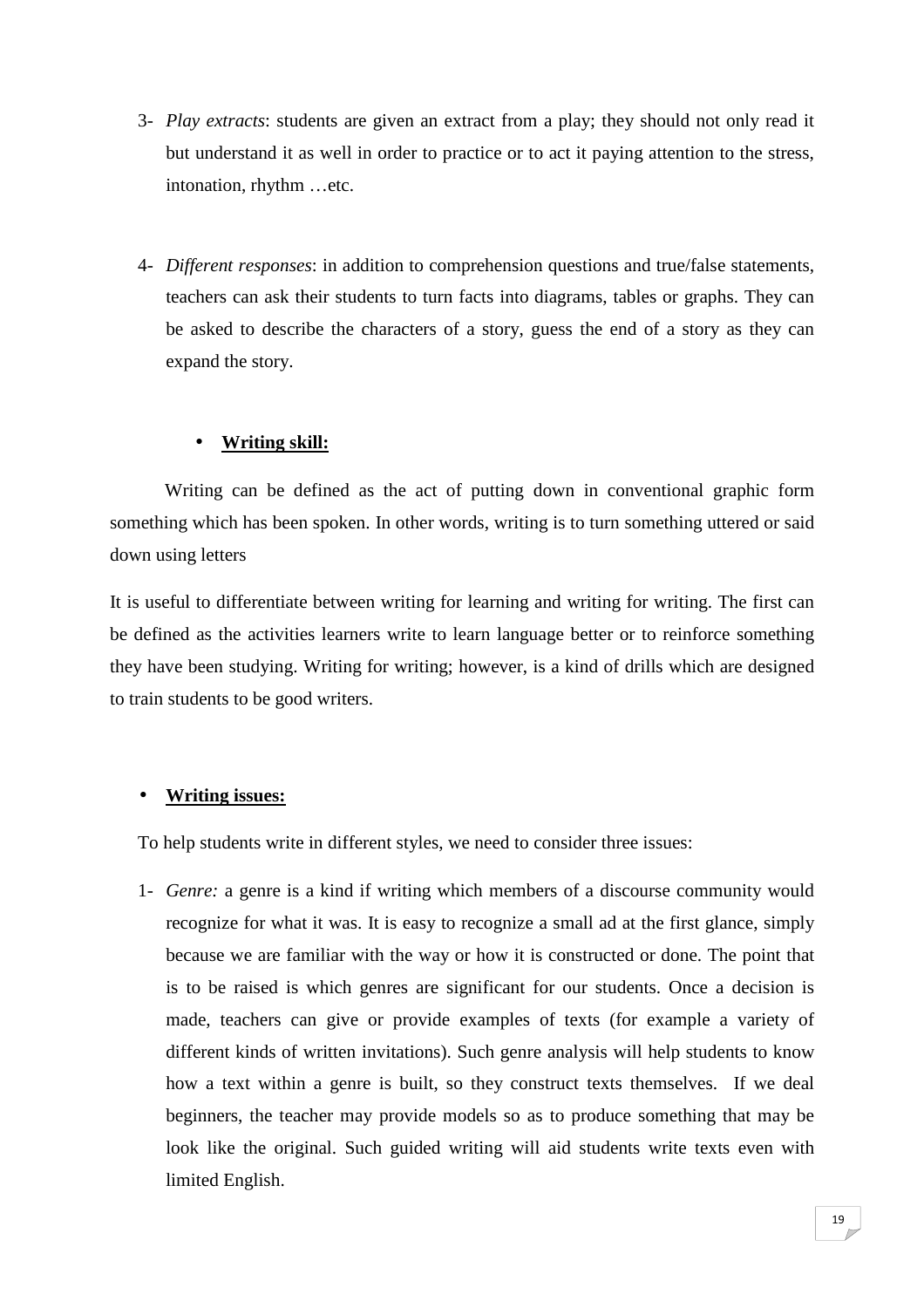- 2- *The writing process*: by the writing process we mean the divergent stages (planning drafting, reviewing, and editing that writers follow to compose a piece of writing. Many writers do all of these steps several tomes. Thus they may plan, draft, re-plan, draft, re-edit before producing the final work. We need to push students to plan, draft, and edit several times though it will take too much time and even this will make them feel bored, but at last, they will see the fruit of their efforts by becoming good writers in exams and in their life in general.
- 3- *Building the writing habit*: most of the students see writing as a boring task; this may be because they can not put their thoughts down. In this case, it is up to the teacher to integrate simple and enjoyable activities right from the beginning of the teaching/learning processes, thus writing tasks become an essential part of classroom life.

## • **Writing activities:**

There are many writing drills, teachers may use:

- 1- *Instant writing*: one way of building the writing habit is to us instant writing activities as much as possible with kids/ teenagers and advanced learners (adults) who are reluctant writers. When using instant writing activities, students are required to write immediately in response to the instructor requests, for example teachers can dictate half sentences and it is up to the learners to carry on.
- 2- *The use of pictures*: students are asked to write descriptions to a group of pictures, their mates then try to guess which one it is, as teachers can ask them to compose an article about the characters.
- 3- *Writing to each other*: there are endless divergent genres that students can write in apart from what is already mentioned before. Students can be asked to compose personal short stories, as they can complete stories that are half told.

### • **Speaking skill:**

Speaking is a part of daily life; it is used to reach many purposes. When we discuss with someone, we aim at expressing opinions, asking for more information, asking for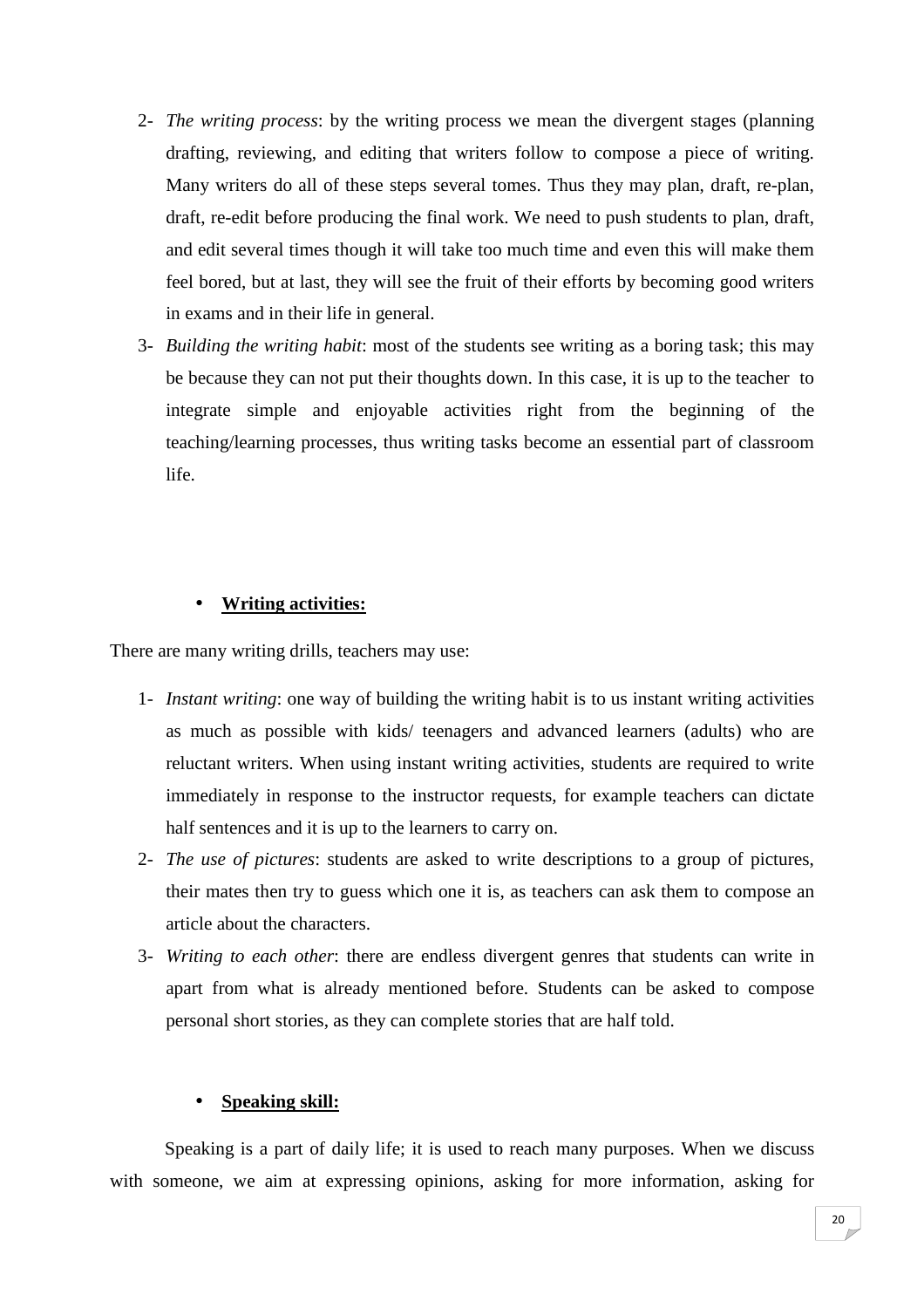permission or requests…etc. Speaking also is used to inform someone about something, describe things, complain about things, people, behaviour, actions…etc.

Nowadays, teachers as well as researchers consider speaking the most difficult skill to develop. In order to develop this skill the teacher should be a fluent speaker, provides golden opportunities for learners' participation, involve learners in interactive activities, clarify the objectives…etc.

## • **Speaking activities:**

- 1- *Information- gap activities:* one famous information activity is called "Find the differences". In pairs, students look at a picture which look likes the one their classmates have. The aim of the activity is to find some differences (let us say 10) between their pictures; however they should hide their pictures. This means that they will describe, ask, answer questions so as to find the differences
- 2- *Students' presentations:* this activity can be done either individually or cooperatively. The students will talk about a topic, of course enough time is given to well prepare it, and each presentation is followed by a hot debate.

Plays: these are an expansion of dialogues, where students learn and act a play. Students may act something they have read or produced (personal work).

## I- 4- Conclusion

Overall, in conducting this literature on the target field, we also work around emphasizing the importance we can attribute to the teaching process. We therefore believe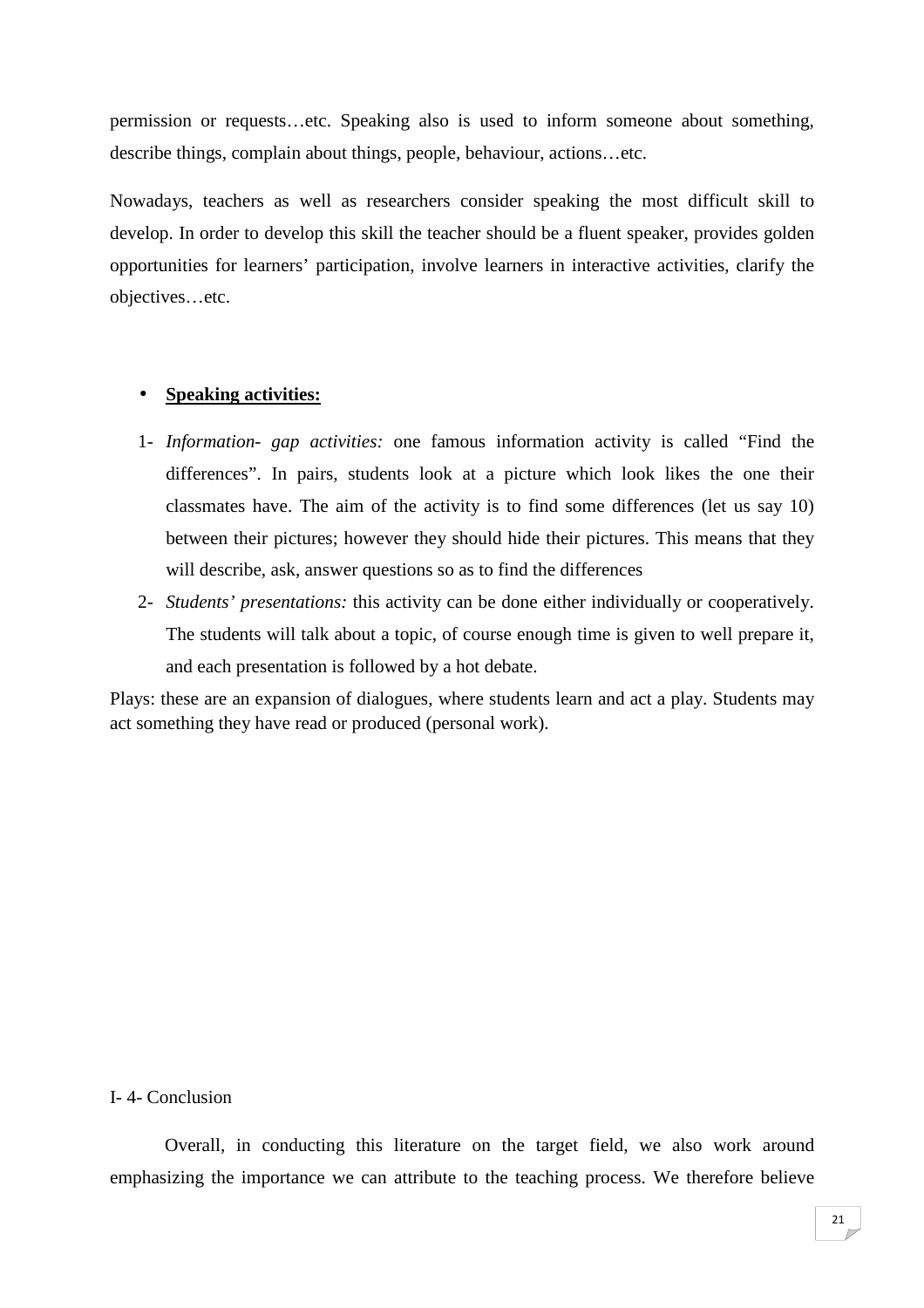that effective teaching is actually based on principles of learning. It is true that we cannot dissociate the main components of a teaching process, as to consider the skills, the methods, approaches, and the techniques on which this process rests; but sometimes teaching occurs almost instantaneously and other times it is practiced only through long, patient thinking and diligent practice. Therefore, it can be reduced to preparation, presentation, application, and review and evaluation.

Throughout this process, the teacher has to bear in mind various criteria which describe the desired performance of the learners. This is underlied under considering the elements of performance-based objectives which include the description of the skill or behavior which itself implies the desired outcome in concrete terms that can be measured as well as the conditions which stand for the framework under which the skill will be demonstrated. These are, obviously, based on criteria used as the standard which will be used to measure the accomplishment of the objectives: Testing. We therefore end this brief review with the following quotation:

> *Teaching skills can be developed and teachers must work to personalize and polish these skills till they are like second nature. Being an effective teacher is a challenging task, but should they accept this challenge and responsibility, they also find that it can provide rewards beyond their imagination…changed lives.*

> > Ken Wilson, 2009:6

### **REFERENCES**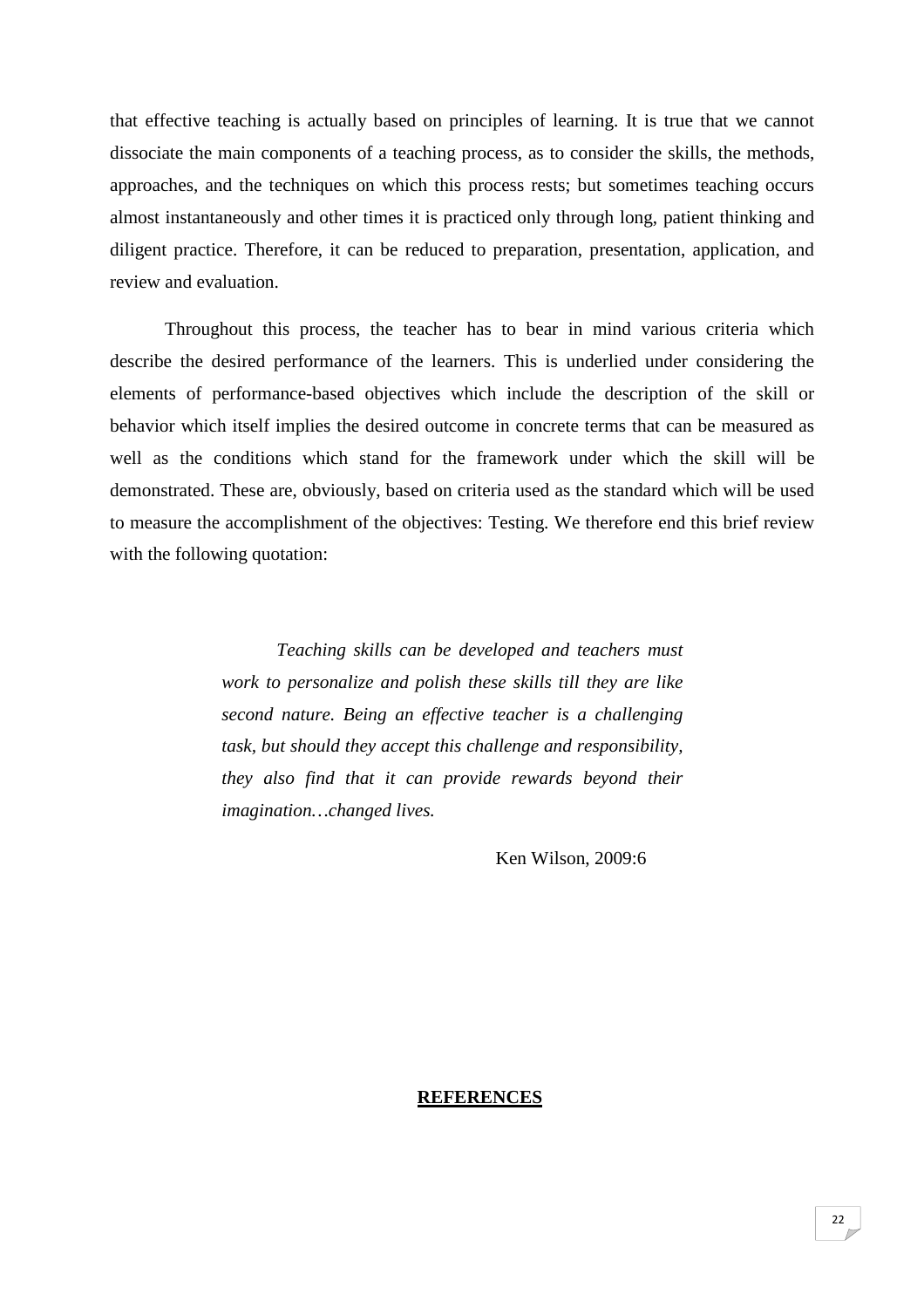- Alderson, Charles. Clapham, Caroline & Wall, Dianne, 1987. Language Test Construction and Evaluation. Cambridge Language Teaching Library.
- Bachman, Lyle, F. 1996. Language Testing in Practice. Oxford University Press.
- Bailey, Kathleen. 1998. Learning about Language Assessment; Dilemmas, Decisions, and Directions. Donald Freeman, Service Editor. Newbury House Teacher Development. Heinle & Heinle Publishers.
- Brown, H. Douglas. 2003. Language Assessment Principles and Classroom Practices. Longman.
- Brown, H. Douglas. 2001. Teaching by Principles: an Interactive Approach to Language Pedagogy. Addison Wesley Longman.
- Genesee, Fred. 1999. Classroom-Based in Second Language Education. Oxford. Oxford University Press.
- Gottlieb, Margo. 2006. Assessing English Language Learners: Bridge from Language Proficiency to Academic Achievement. Cambridge, Cambridge University Press.
- Harmer, Jeremy. 2007. How to teach English. Pearson Longman.
- Hughes, Arthur. 1996. Testing for Language Teachers. Oxford University Press.
- Law, Barbara & Eckes, Mary. 2007. Assessment and ESL; an Alternative Approach. Library and Archives Canada Cataloging in Publication.
- O'Malley, Michael and Valdez, Pierce, Lorraine. 1996. Authentic Assessment for English Language. Longman.
- Scrivener, Jim. 2005. Learning Teaching. Macmillan Publishers Limited.